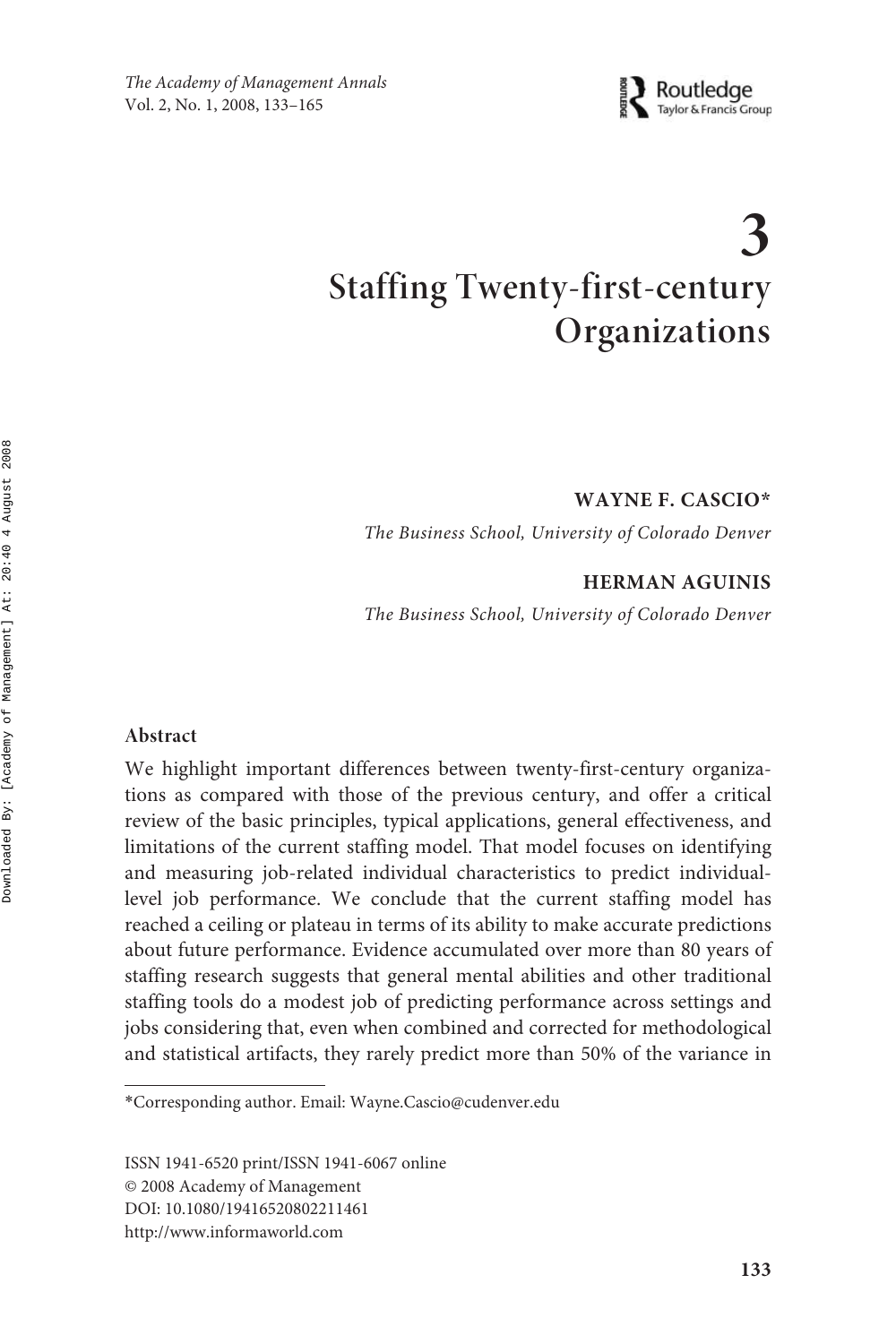performance. Accordingly, we argue for a change in direction in staffing research and propose an expanded view of the staffing process, including the introduction of a new construct, *in situ* performance, and an expanded view of staffing tools to be used to predict future *in situ* performance that take into account time and context. Our critical review offers a novel perspective and research agenda with the goal of guiding future research that will result in more useful, applicable, relevant, and effective knowledge for practitioners to use in organizational settings.

## **Introduction**

Twenty-first-century organizations differ in a number of important ways from those of the previous century, as several authors have noted (Byrne, 2000; Cascio, 2006a; Colvin, 2000; Engardio, 2006; Hamm, 2006). After a brief review of the characteristics of twenty-first-century organizations, we argue that the current staffing model has reached its upper limit of effectiveness, that current approaches are not well suited for improving the prediction of performance in the fast-paced, global organizations that characterize the twenty-first century, and that there are many opportunities for improvement. We will introduce the concept of *in situ* performance, and argue that, to move forward and make more accurate employee-selection decisions, staffing research needs to attempt to predict *in situ* performance. We will conclude by proposing expanded staffing strategies that are better tailored to meet the demands of twenty-first-century organizations and the environments in which they operate. We limit our review to the staffing process *per se* and not to pre- (i.e., recruiting) or post- (i.e., organizational exit) stages, and caution the reader that our review is not exhaustive. Several recently published articles, and even entire special issues of journals, have provided excellent, comprehensive reviews of the literature (e.g., Hough & Oswald, 2000; Kwiatkowski, 2003; Ployhart, 2006; Sackett & Lievens, 2008; Salgado, 2001), and another such review would be redundant. Rather, our purpose is to conduct a selective review from a particular perspective, with the hope that this perspective may serve as a catalyst for a change in direction in staffing research.

#### **We Are Not in Kansas Any More: The Twenty-first-century Organization**

Sparked by new technologies, particularly the Internet, the organization is undergoing a radical transformation that is nothing less than a new industrial revolution. This time around, the revolution is reaching every corner of the globe. In many ways, the twenty-first-century organization is the polar opposite of its predecessors.

Many factors are driving change, but none is more important than the rise of Internet technologies. The Net gives everyone in the organization, at any level and in every functional area, the ability to access a mind-boggling array of information—instantaneously from anywhere. Instead of seeping out over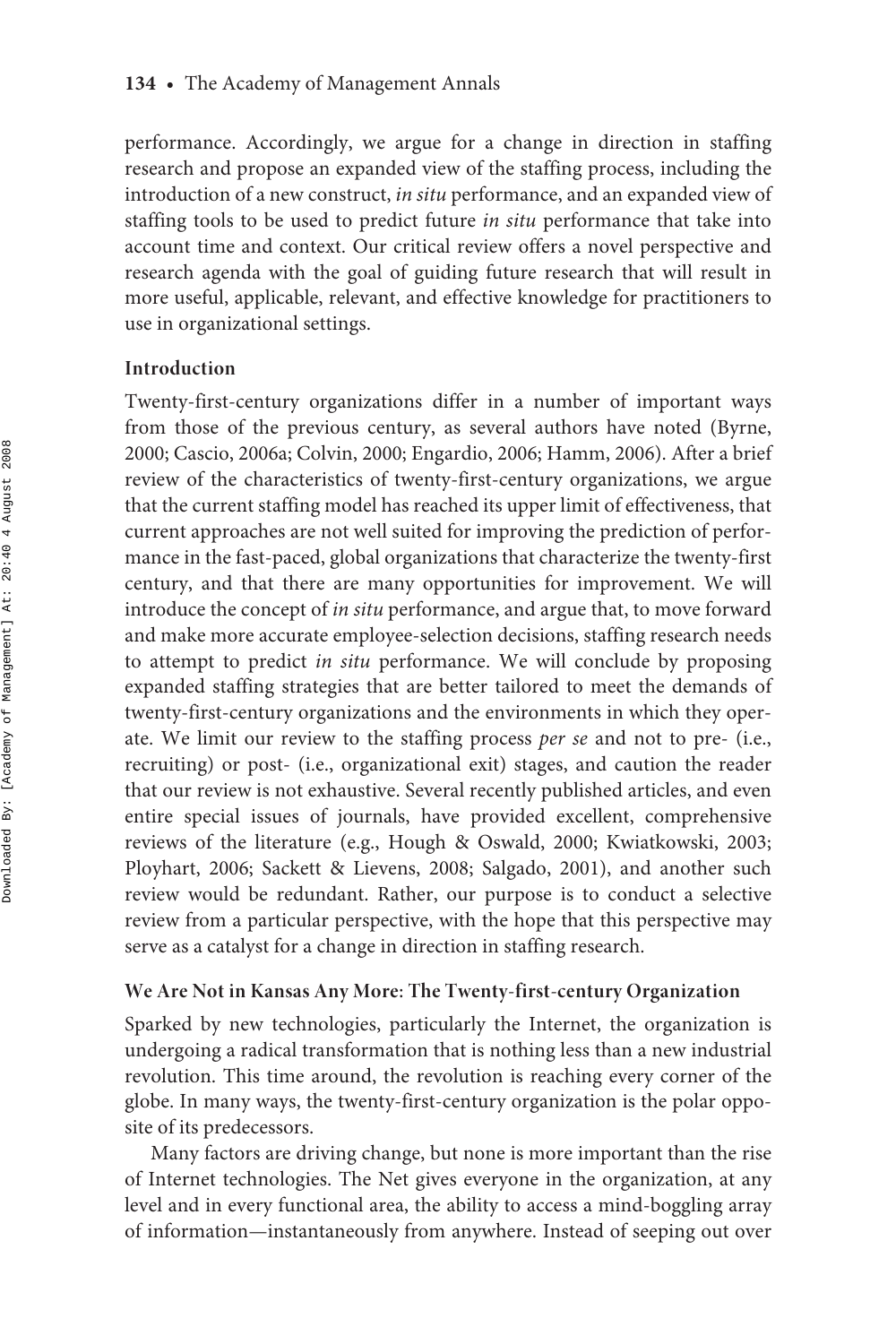months or years, ideas can be zapped around the globe in a heartbeat. By 2009, one quarter of the world's workforce, or 850 million people, will use remote access and mobile technology to work on the go or at home, according to research firm IDC (Schweyer, 2006). That means that the twenty-first-century organization must adapt itself to management via the Web. It must be predicated on constant change, not stability; organized around networks, not rigid hierarchies; built on shifting partnerships and alliances, not self-sufficiency; and constructed on technological advantages, not bricks and mortar.

Yes, change is occurring rapidly, but it is important to emphasize that claims of increased change and instability in the "current" environment are a common and recurring refrain in the management literature, at least since the 1930s (Daffern, 1960; LaPierre, 1958; Margulies & Wallace, 1973). In fact, a large-scale, 20-year analysis of business performance across a variety of industries revealed a lack of widespread evidence that markets are, in general, any more unstable now than they were in the recent past. What managers face today in terms of hyper-competition is largely the same as it ever was. Evidence indicates that stable factors at industry, corporate, and businessunit levels, as well as unstable factors, all significantly affect business performance (McNamara, Vaaler, & Devers, 2003).

In contrast to the hierarchical organization chart of the twentieth-century organization, the twenty-first-century organization is far more likely to look like a web: a flat, intricately-woven form that links partners, employees, external contractors, suppliers, and customers in various collaborations. The players will grow more and more interdependent, and managing this intricate network will be as important as managing internal operations.

Intellectual capital will be critical to business success. The advantage of bringing breakthrough products to market first will be shorter than ever because technology will let competitors match or exceed them almost instantly. To keep ahead of the steep new-product curve, it will be crucial for businesses to attract and retain the best thinkers. Companies will need to build a deep reservoir of talent—including both employees and free agents—to succeed in this new era. More than ever, twenty-first-century organizations are global, and speed is a key objective.

# *Global Reach*

In the beginning, the global company was defined as one that simply sold its goods in overseas markets. Later, global companies assumed a manufacturing presence in numerous countries. The company of the future will call on talent and resources—especially intellectual capital—wherever they can be found around the globe, just as it will sell its goods and services around the globe. Indeed, the very notion of a headquarters country may no longer apply (Dvorak, 2007; Reich, 1990), as companies migrate to places of greatest advantage. The new global organization might be based in the United States (US)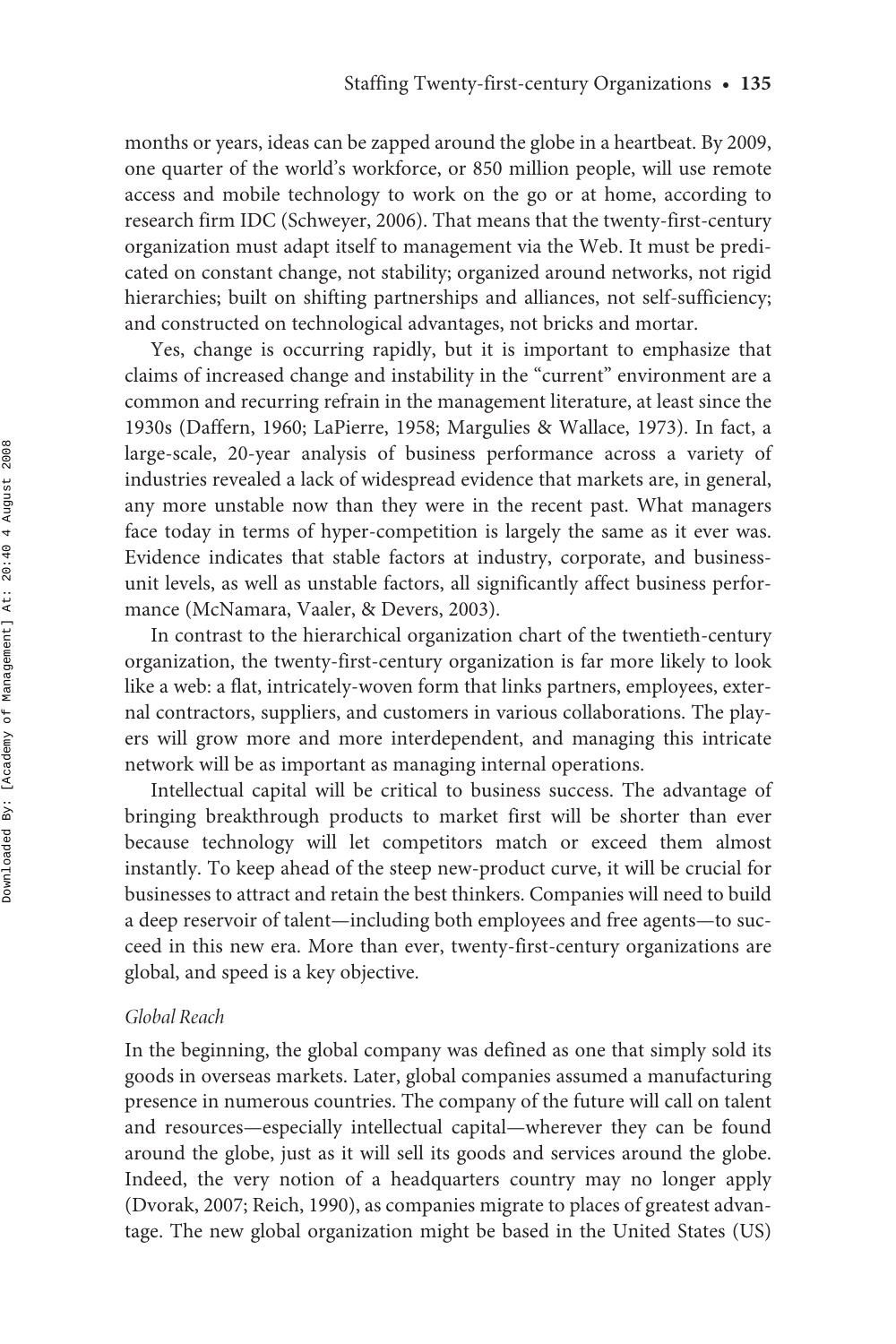but do its software programming in Sri Lanka, its engineering in Germany, and its manufacturing in China. Every outpost will be connected seamlessly by the Net, so that far-flung employees and freelancers can work together in real time. The authors of this review are typical: the second author worked in Spain and Puerto Rico, while the first worked in Colorado. The Net made seamless collaboration possible, and the time-zone difference facilitated our round-the-clock work.

Sure, globalization is a reality now, but finding and keeping top talent is a growing problem. Talent has become the world's most sought-after commodity, and the changing nature of work makes knowledge workers ever more critical to organizational (and national) competitiveness (The battle for brainpower, 2006). To illustrate, consider three types of jobs identified by the McKinsey Global Institute:

- *Transformational*—extracting raw materials and converting them into finished goods
- *Transactional*—interactions that can be scripted or automated
- *Tacit*—complex interactions involving a high level of judgment. Tacit knowledge is personal and context-specific, and it is difficult to formalize and communicate (Rynes, Bartunek, & Daft, 2001). This category is completely consistent with earlier conceptions of such jobs as low on the dimension of task programmability (Eisenhardt, 1985; Ouchi, 1979).

McKinsey argues that over the past six years, the number of jobs that emphasize "tacit interactions" has grown 2.5 times as fast as the number of transactional jobs, and three times as fast as employment in general. These jobs now make up 40% of the US labor market and account for 70% of the jobs created since 1998. The same thing is bound to happen in developing countries as they get richer (The battle for brainpower, 2006). This has profound implications for staffing and the types of instruments or procedures that firms use to select new employees at all levels or to assess existing ones.

Increasingly, much of the global talent pool lies outside of the US and Europe, as 33 million young professionals with university degrees and work experience now live in 28 low-wage countries. While only 4.6 million of them are ready to work in multinational firms, there are an additional 15 million in eight high-wage nations, including 7.7 million in the US (Despeignes, 2005). The implication? The global search for talent must focus increasingly on building remote capacity as opposed to recruiting foreign talent to domestic shores. That may also imply more customization and adaptation of selection instruments to fit local cultures and languages.

While labor markets have indeed become global in scope, the global demand for talent is outstripping supply. Thus a 2007 survey of nearly 37,000 employers in 27 countries by Manpower, Inc. found that 41% of them are having trouble hiring the people they need (Coy & Ewing, 2007). In fact,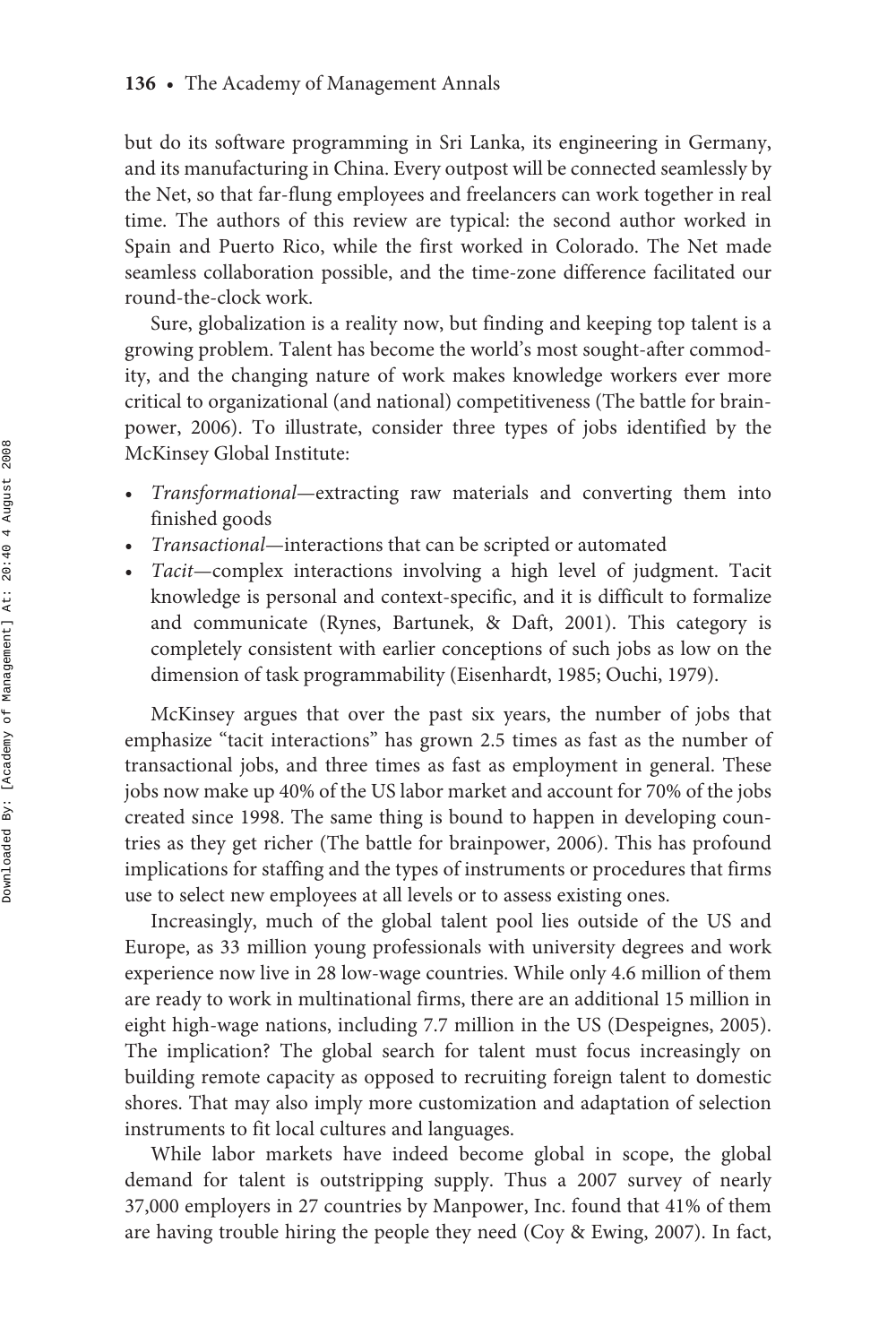the McKinsey Global Institute predicts that the supply of suitable labor will be squeezed in Prague as early as 2007, it expects to see pockets of skills shortages in India by 2008, and declining workforce growth in China starting in 2012.

In the US, the number as well as the mix of people available to work is changing rapidly. According to the Bureau of the Census, there will be a precipitous drop in the growth of the labor force among prime-age employees between 2000 and 2020, especially college-educated ones. Between 2000 and 2010, the percentage of workers age 55–64 will increase by 52%, while those age 65+ will increase by 30%. Similar trends are underway in almost all developed countries (Dychtwald, Erickson, & Morison, 2006).

At the same time, Generations X (born between 1965 and 1980) and Y (born after 1980), with approximately 50 and 80 million members, respectively, in the US, are large and growing segments of the labor force that pose both challenges and opportunities (Cascio, 2007; Guest & Sturges, 2007). Over the next four decades, non-Hispanic whites will be a slim majority of the US population. Currently, female participation has jumped to 60% from 50% two decades ago, and the long-term trend toward earlier retirement has recently been reversed. The average retirement age is now 64, 75% of retirees want to launch new careers after that, and 42% of those want to cycle between periods of work and leisure (Greene, 2005).

What about people flows in globalization? Freeman (2006) has shown that aging populations and low birth rates in advanced countries, coupled with huge disparities in pay around the world and increased education in developing countries, are likely to lead to increased immigration in the decades ahead, even with current immigration policies. In the near future, therefore, workforces are likely to become even more global than they are now.

## *It's about Speed*

Call it the innovation imperative. Competition is more intense than ever because of the rise of the Asian powerhouses and the spread of disruptive new Internet technologies and business models. If companies are to thrive in this hyper-competitive environment, they must innovate more and faster. Here's just one example. Just a few years ago in the cell-phone business, Nokia, Motorola, and others used to take 12–18 months to develop basic models. Today it takes only 6–9 months. With everything from product cycles to employee turnover on fast-forward, there is simply not enough time for deliberation or bureaucracy.

The twenty-first-century organization will not have one ideal form. Some will be completely disaggregated, wholly dependent on a network of suppliers, manufacturers, and distributors for their survival. Others will be less so. Some of the most successful companies will be very small and very specialized. Others will be gargantuan in size, scope, and complexity. In this fast-paced,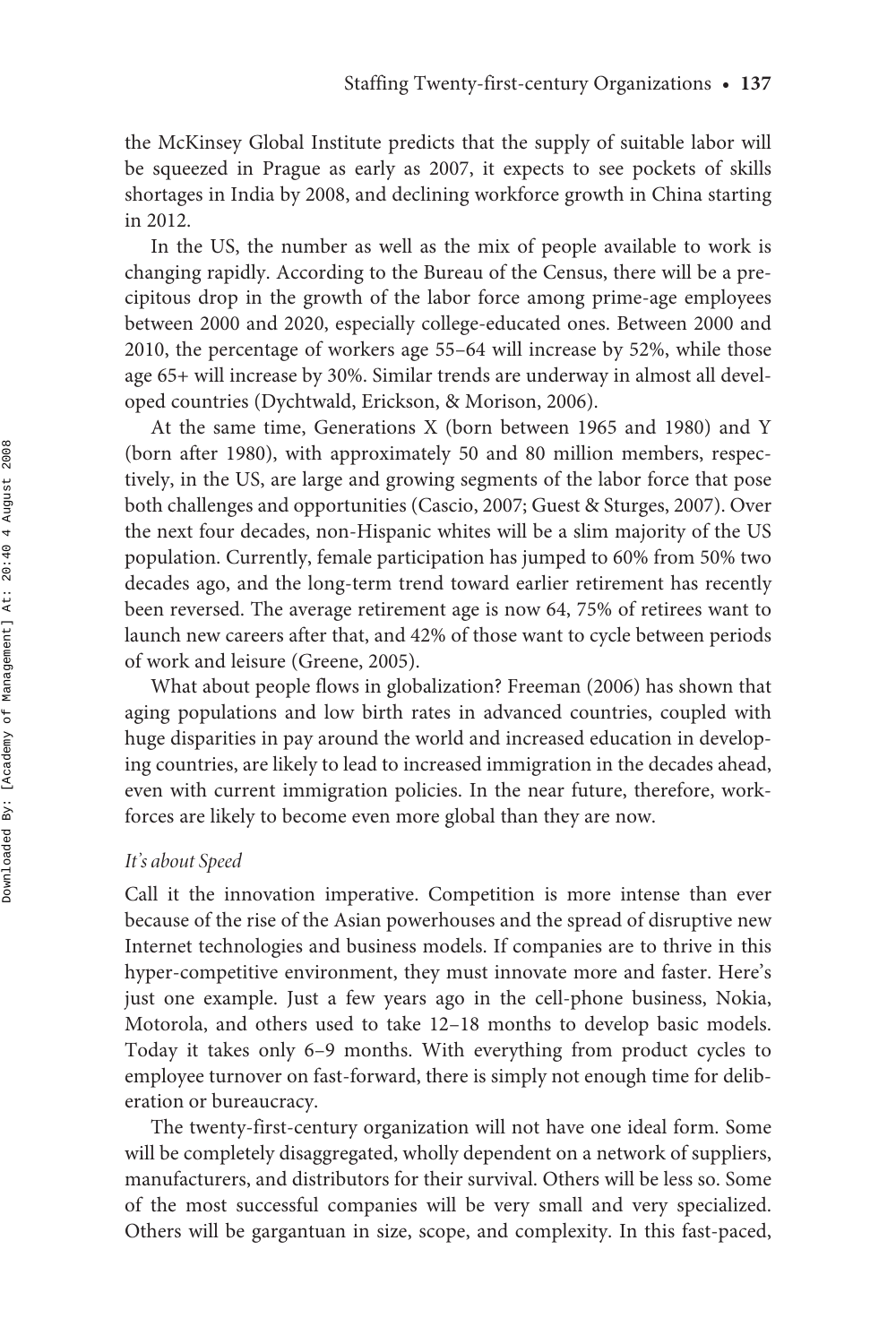global environment, staffing challenges, among other management issues, loom large, as Foulkes, Vachani, and Zaslow (2006) noted:

We believe that global sourcing today is different from that of earlier years and that the potential impact for the U.S. workforce in the coming decades will be vast. While much can be learned from companies' past globalization efforts, four factors distinguish contemporary talent sourcing in services from past experiences:

- More industries and occupations are being affected;
- Services make seamless human interactions more critical;
- Talent sourcing is now simultaneously both global and local; and
- Global sourcing arrangements for services are being decided upon and implemented faster

(p. 258)

To appreciate what these new trends mean for staffing, consider results of a recent study by DNL Global of the differences in competencies between managers of local projects and global projects, and managers that were identified as top-performing global managers (Schweyer, 2006). Results indicated that four key skills were required of global managers:

- *Adaptability*—Eight different dimensions comprise this construct (Pulakos, Arad, Donovan, & Plamondon, 2000): handling emergencies or crisis situations; handling work stress; solving problems creatively; dealing with uncertain and unpredictable work situations; learning work tasks, technologies, and procedures; and demonstrating adaptability—interpersonal, cultural, and physically oriented.
- *Global mindset*—Global managers have more of a "cosmopolitan" than a "local" perspective on events and issues. The former includes sensitivity to multiple cultures and their differences, work experience in more than one country, and knowledge of and a willingness to seek customers, technology, supplies, innovations, and employees from throughout the world (Evans, Pucik, & Barsoux, 2002).
- *Cultural agility*—One who respects other cultures, people, and points of view; is not arrogant or judgmental; is curious about other people and how they live and work; is interested in differences; is socially competent, empathetic, and gets along well with others (McCall & Hollenbeck, 2002).
- *Relationship management*—Many issues today require collaborative decision making and problem solving. Indeed, as problems become more complex, "knowing who" becomes more important than "knowing how". Leaders do not have to be experts on every issue, but they must know when and from whom to seek input according to their specific needs.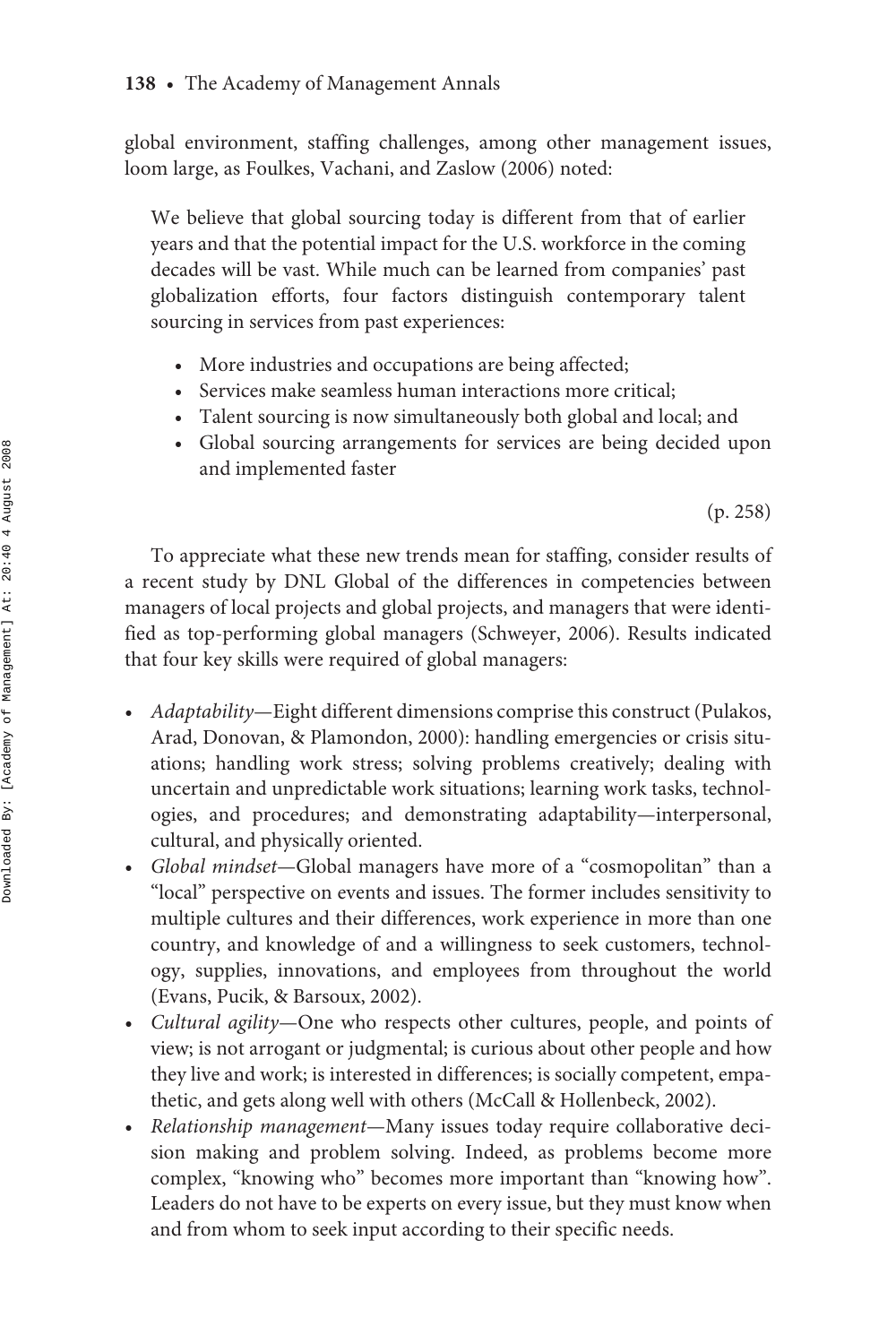Successful managers may already possess these skills, but these findings show that the level of proficiency dramatically increases with top-performing global managers.

## *How Global Reach and Speed Affect the Nature of Work*

Given the complexity and volatility of global projects (and domestic ones as well), it is not surprising that high-performing global managers have a tendency toward characteristics such as energy, stamina, drive, spontaneity, and the need for flexibility. Counter-intuitively, however, they also tend to score low in self-reliance (Schweyer, 2006). This begins to make more sense, however, if we think of "team reliant" as being the opposite of "self-reliant", and if we consider the need for the virtual global manager to depend on team members on the opposite side of the world whom he/she has never met.

Not surprisingly, top-performing local project managers do not always make a successful transition to managing "global" projects staffed by remote team members. Those who have done so seem to have much higher-than-average task orientation and greater-than-normal expectations of themselves. In addition, successful global project leaders who are able to deal with the less tangible forms of interactions between members of remote, geographically dispersed teams tend to be more collaborative than assertive, and less in need of traditional social structures in the workplace.

The stakes are high in finding, developing, and retaining managers who fit this profile, whether they are located in Albania or Zambia. To be sure, networked organizations have the potential to accelerate creativity, speed, and innovation. They have the potential to develop game-changing new business models. Yet none of this will just happen on its own. The most successful organizations of the future will be those that are adept at leveraging global talent to transform themselves and their industries (Engardio, 2006).

## *Summary*

Twenty-first-century organizations tend to display features such as the following: a heavy dependence on technology to leverage the power of the Internet; tightly integrated networks of globally dispersed operations; multiple forms of organization as well as multiple forms of alliances; reliance on intellectual capital, innovation, speed to market, and global reach to achieve organizational objectives; and sourcing and retaining talent at various organizational levels from global labor markets. While not all organizations display these features, and they will not affect all jobs, as a group they raise a fundamental question, namely, how should we go about selecting people to work in these organizations? Before we answer that question, let us first review the current approach to staffing.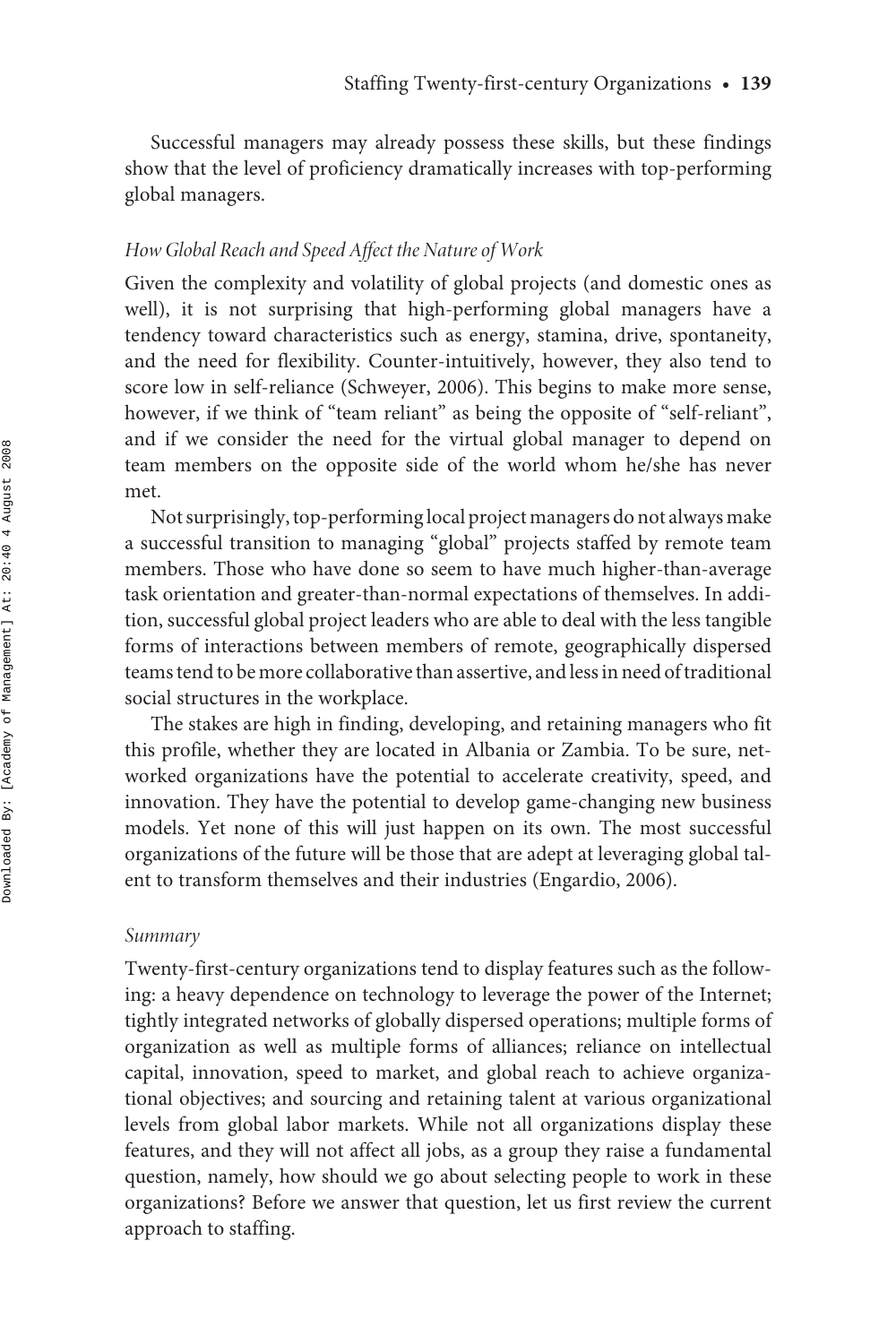#### **The Current Staffing Model and its Limitations**

The current staffing model originated in the field of psychology and has developed over many decades (Cascio & Aguinis, 2005a). Essentially, it consists of defining the work to be done, identifying individual-level characteristics that are hypothesized to predict performance with respect to the work to be done, and developing measurement instruments to assess the relative standing of job applicants on each of the individual-level characteristics (Binning & Barrett, 1989). Then applicants are rank-ordered based on their relative standing, and those with the best scores are selected for the job in what is called a "top–down" fashion (Aguinis, 2004b).

The measures used to predict performance have been perfected over time (Cascio & Aguinis, 2005b), are quite diverse, and assess information collected directly from job applicants or indirectly from other sources (e.g., past employers). Some types of measures are typically used at the beginning stages of the selection process as pre-screening devices. A set of measures that is consistent with the current staffing model (Schmidt & Hunter, 1998) may include biographical data collected using application blanks (Schmitt et al., 2007), integrity tests (Berry, Sackett, & Wiemann, 2007), and drug testing (Haar & Spell, 2007). Often those job applicants who successfully complete the initial screening stage may be required to pass a background check (Connerley, Arvey, & Bernardy, 2001) and, if they do, they may be given paper-and-pencil or computer-administered tests that assess their general mental abilities (GMA) and personality traits (Behling, 1998; Hogan, Davies, & Hogan, 2007; Morgeson et al., 2007), followed by an interview (Chapman & Zweig, 2005). Finally, for managerial and other high-level jobs, there may be an additional stage, including a work-sample test (Roth, Bobko, & McFarland, 2005) or an assessment center (Lance, Woehr, & Meade, 2007), in which applicants must demonstrate specific knowledge and skills by performing a limited number of job-related tasks in a controlled environment.

The development of instruments used to predict future performance is supported by a multi-billion dollar industry, and there is an ongoing interest in this topic on the part of researchers. For example, consider the results of a content analysis of the 5780 articles published between 1963 and May 2007 in *Journal of Applied Psychology* (JAP) and *Personnel Psychology* (PPsych) (Cascio & Aguinis, in press). In this review, we found that the topic "predictors of performance" was addressed by about 20% of articles in JAP and about 13% of articles in PPsych over the 45-year period, making it the second most popular topic in JAP and the third most popular topic in PPsych (out of a total of 15 broad topical areas).

Given the 554 articles published in JAP and 284 articles published in PPsych since 1963 on the topic of predictors of performance (Cascio & Aguinis, in press), one would think that we are now able to predict performance almost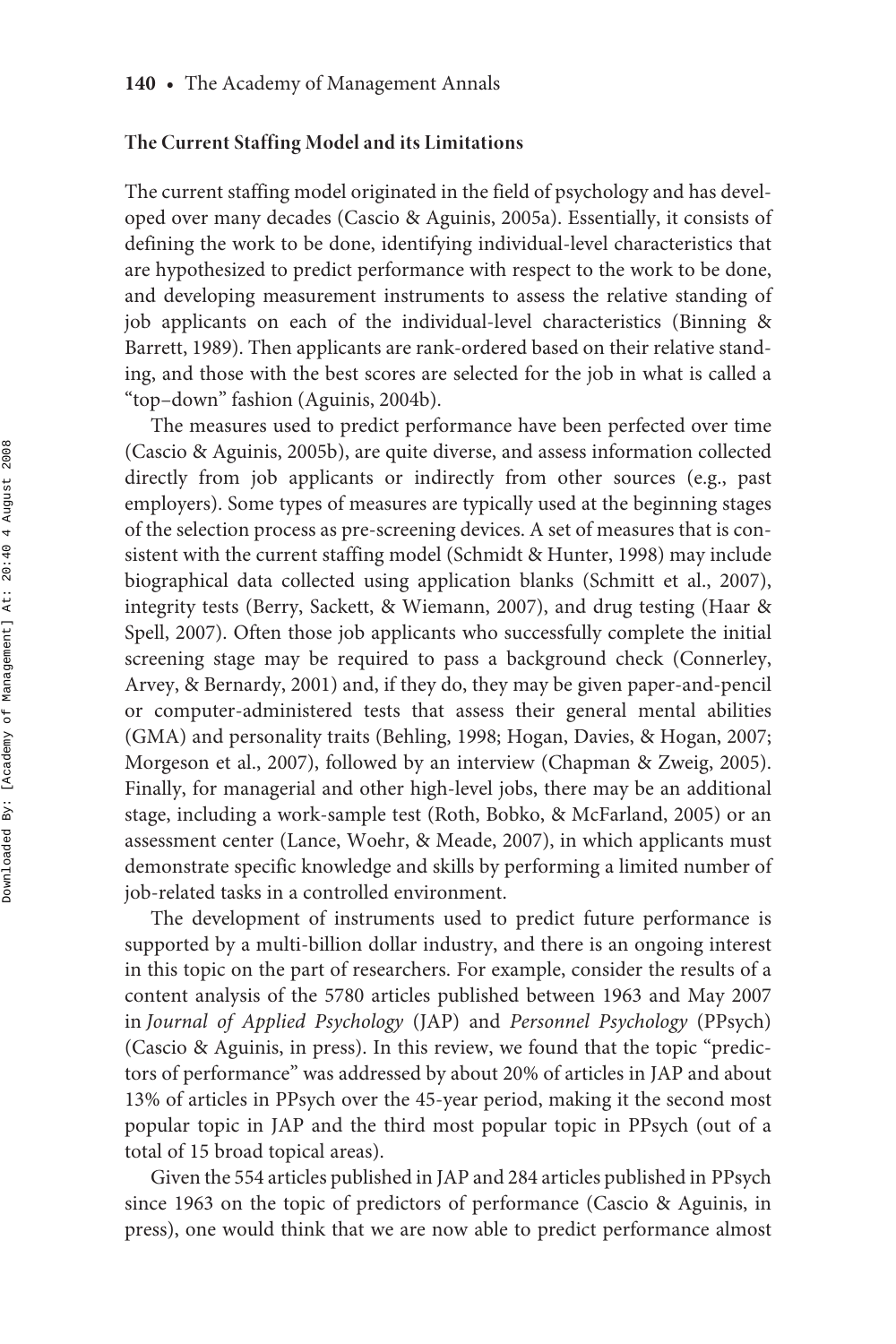perfectly. Unfortunately, this is not the case. The field has made great advances if one compares the methods used relative to not using any predictors of performance at all in the selection process (cf. Schmidt, Hunter, McKenzie, & Muldrow, 1979). In what other situation, however, would we evaluate the relative success of an innovation against such an easy-to-beat yardstick? Would we evaluate the success of a new plasma-screen television model by counting how many units have been sold, compared to not selling any type of screen? Alternatively, would we evaluate how effective an organization's customer-service operations are compared to not having any customer-service operations at all?

How well is the current staffing model *really* doing? After reviewing hundreds of studies conducted between 1919 and 1972, Ghiselli (1963, 1973) reported that the best predictors of managerial success are tests of general intellectual ability and general perceptual ability. The correlations between these predictors and performance (that is, validity coefficients) range from .25 to .30. More recent reviews report higher correlations (i.e., in the .40s and even .50s [Schmidt & Hunter, 1998]), but these are correlation coefficients corrected statistically for measurement and other statistical and methodological factors that affect correlations adversely. They are not observed or operational correlations. Corrected correlations are adjusted upwardly for the effects of measurement error, range restriction, and other methodological and statistical artifacts (Aguinis, Sturman, & Pierce, 2008). These corrected correlations are, in some instances, two to four times as large as the values of the actual, observed correlation coefficients (Schmitt, 2007). Although corrected correlations are of theoretical interest, operational correlations are the ones used in actual organizational contexts. Hence, the apparent improvement in our ability to predict performance over the past decades is not due to better and more innovative ways of predicting performance. Instead, this apparent improvement is due to the use of statistical-correction techniques that yield estimates of what the correlation would be in an ideal world in which measurement is error-free, samples are large, there is no range restriction, and so forth. As we know all too well, however, this ideal world is drastically different from the one faced by individuals charged with making hiring decisions in actual organizational settings, particularly in twenty-first-century organizations. Seminal findings, as summarized in meta-analytic studies of selection methods (e.g., Schmidt & Hunter, 1998), need to be augmented with new thinking and new approaches.

The current staffing model seems to have reached a ceiling or plateau in terms of its ability to make accurate predictions about future performance. Why is it that in spite of the tremendous amount of research published on the topic of predictors of performance, our ability to predict performance has not improved much in the past few decades? The current model has several important limitations, and many of these are likely explanations for why we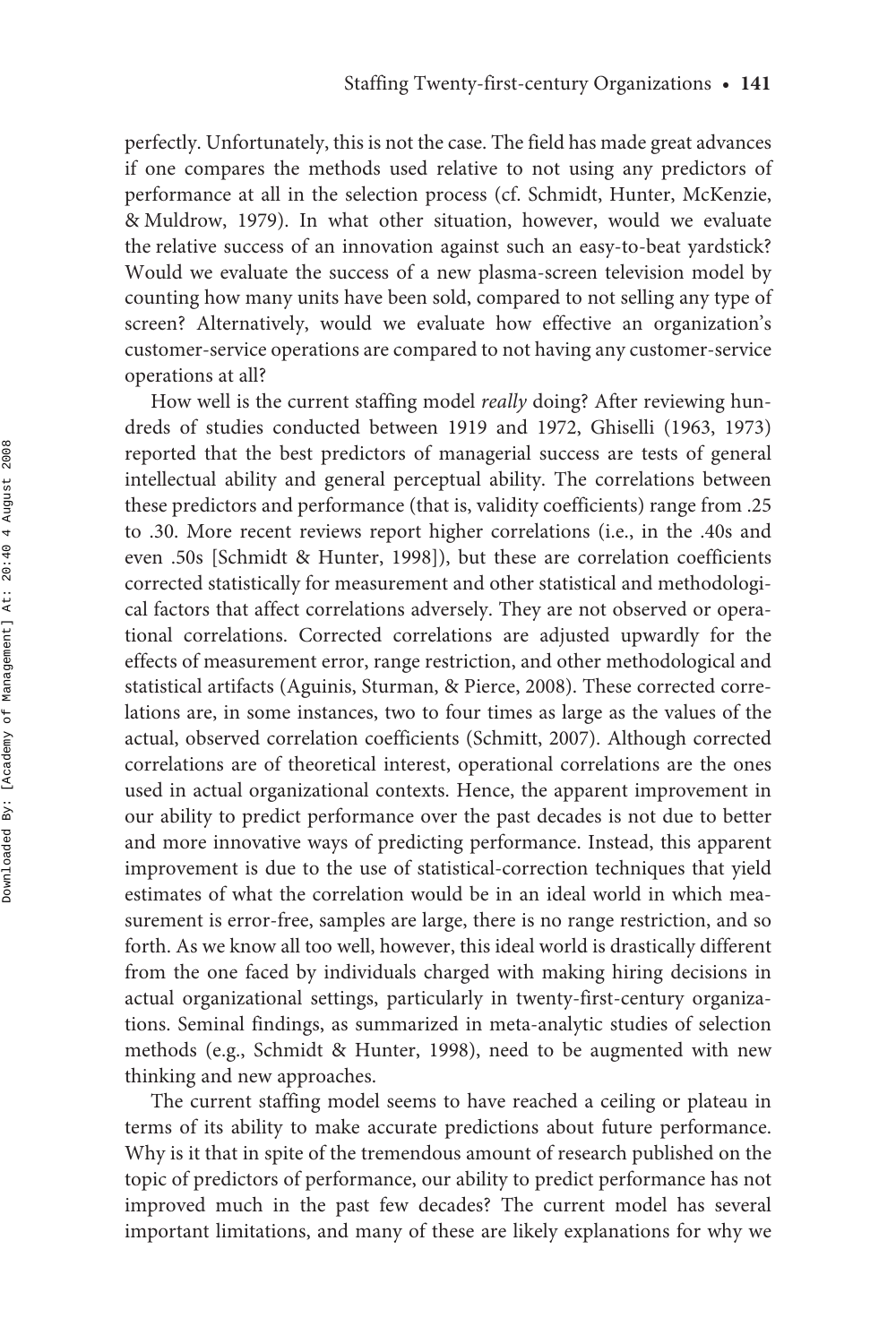are not able to make more accurate predictions about performance. Consider the following selective set of seven such limitations, which are becoming more and more evident as we enter the twenty-first century.

## *Levels-of-analysis Limitation*

Usually, information about future performance is gathered at the individual level of analysis. In other words, the concern is with, for example, an individual's personality or an individual's GMA. More recently, researchers have begun to pay attention to the context within which an individual performs and to the links between individual and organizational performance (e.g., Cappelli & Sherer, 1991; Johns, 2006; Mowday & Sutton, 1993; Ployhart & Schneider, 2002; Rousseau & Fried, 2001). In most jobs, individuals do not work in a vacuum, or completely independently of others. Instead, individual performance is highly dependent on the performance of other team members (Aguinis, 2007; Salas, Burke, & Fowlkes, 2006). Predictors such as situational judgment tests do attempt to place job applicants within a specific context by asking them to put themselves in hypothetical situations, but we advocate a broader approach that links individual and organizational performance. After all, the same individual may be a top performer in an organization with a culture of collaboration, but a poor performer in another one with a culture of individualism and high competitiveness.

#### *Behavioral-consistency-assumption Limitation*

The current staffing model rests on the assumption that an individual's past performance is the best predictor of his or her future performance. This behavioral-consistency assumption is generally true as long as the ability requirements and context of the future job situation are similar to previous ones (Schmidt & Hunter, 1996). As we described earlier in this chapter, however, the future world of work is likely to be very different from the past one. Hence, an individual who performed well in an organization in which he or she was physically co-located and engaged in face-to-face interactions with customers and colleagues may not perform equally as well in a virtual team or organization in which there is no face-to-face interaction.

## *Thin-slices-of-behavior Limitation*

The current staffing model relies on thin slices of behavior: one or several short interviews, a paper-and-pencil or computer-administered test (Tippins et al., 2006) that may last a maximum of one or two hours, an assessment center that also may last a few hours, and so forth. In other words, only a small number of behaviors are observed, and, based on this limited number of behaviors, predictions are made about future on-the-job performance. Note that people are more accurate than chance alone at judging certain attributes of others, including sexual orientation (Ambady, Hallahan, &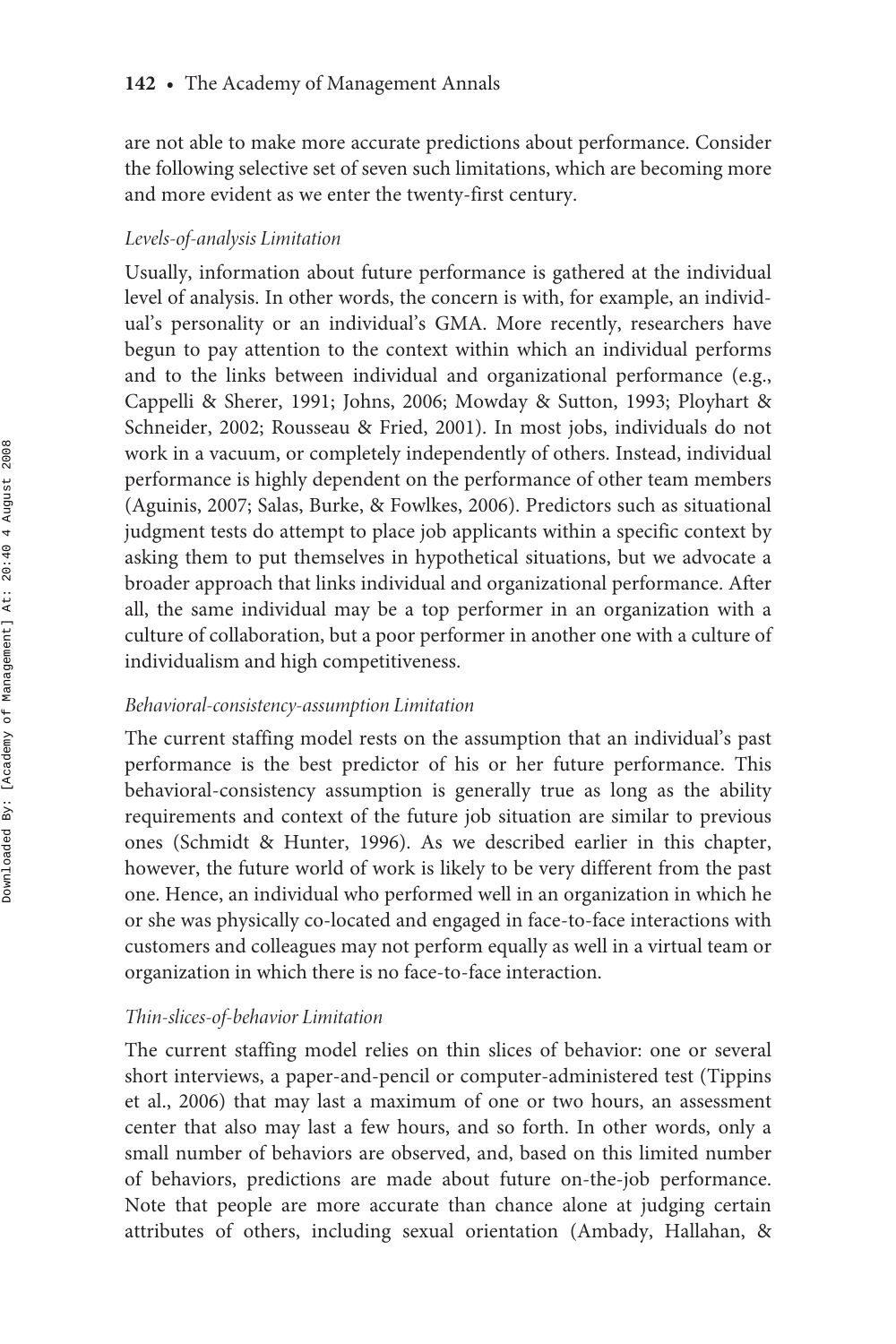Conner, 1999), clinical and social psychological variables (e.g., Ambady & Rosenthal, 1992), and even variables hypothesized to be predictive of performance for certain jobs (e.g., sales), such as motivation and trustworthiness (Ambady, Krabbenhoft, & Hogan, 2006), based on thin slices of behavior. However, predicting others' future performance in complex twenty-first-century organizational environments is a very different challenge. A limitation of the current staffing model is that measurement is often deficient (Bowler & Woehr, 2005). In other words, because only a few behaviors are observed in a limited number of situations, the information gathered is not sufficient to make accurate predictions about a wide range of behaviors that will take place in actual work settings.

#### *Non-representative-behavior Limitation*

An issue concerning the relatively short duration of the selection process is that the relationship between performance when one is being monitored versus when one is unmonitored is very weak (DuBois, Sackett, Zedeck, & Fogli, 1993). In other words, an individual who performs very well under maximum-performance conditions (monitored) may not perform as well under typical, on-the-job performance (unmonitored). Thus, the current staffing model not only includes thin slices of behavior, but these thin slices of behavior may not be representative of the much broader performance domain and the context in which on-the-job behavior occurs.

#### *Adverse-impact Limitation*

Measures of GMA are the best single predictors of performance, particularly for high-complexity jobs (Schmidt & Hunter, 1998). However, such measures also lead to the largest race-based differences in test-score means, and, consequently, differential passing rates and differential selection rates (Aguinis & Smith, 2007; Hough, Oswald, & Ployhart, 2001; Outtz, 2002). The presence of differential selection ratios across groups, or what is called adverse impact, has serious societal implications and, hence, is an important limitation of the current staffing model that relies on GMA as the predictor of choice in most situations (e.g., Le, Oh, Shaffer, & Schmidt, 2007). This is an additional important limitation of the current staffing model given the demographic changes noted earlier. When faced with a choice, many organizations will choose a less valid selection system that produces lower adverse impact than a more valid one that includes GMA as a predictor. Their motivation for doing so is twofold: (1) diversity is an important organizational goal; and (2) they fear legal challenges to selection systems that produce high adverse impact against protected groups. A major challenge for our field, in addition to developing selection systems that minimize adverse impact, is to articulate the economic and organizational consequences of using less valid systems (Aguinis & Harden, 2004).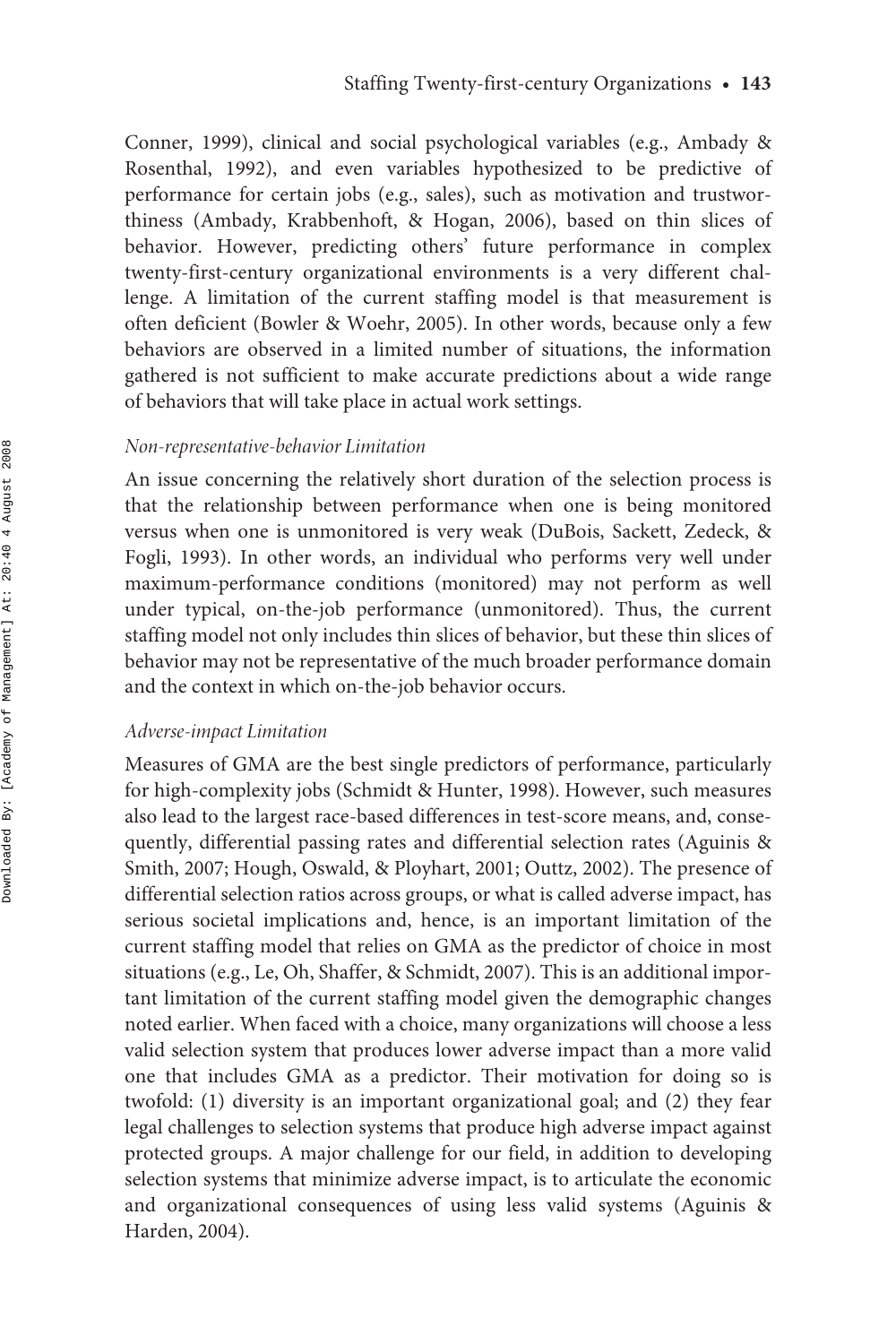#### 144 • The Academy of Management Annals

#### *Overestimation-of-estimated-payoffs Limitation*

Using the current model of staffing, researchers have created methods to estimate the economic utility of various selection tools (Brogden, 1946, 1949; Cabrera & Raju, 2001; Cronbach & Gleser, 1965), and the use of those procedures often produces estimated payoffs in the millions, possibly even in the hundreds of millions, of dollars (Le et al., 2007; Schmidt et al., 1979).

Clearly the implications of valid selection procedures for work force productivity are much greater than most of us might have suspected, but are they as high as these studies suggest? As Cascio and Boudreau (2008) have noted, standard investment analysis suggests that considerations such as the costs of improved performance, inflation and risk, and the tax implications of higher profits from better selection should all be accounted for in order to make these estimates comparable to investment calculations for more traditional resources. In fact, there are at a number of considerations—some of which increase payoffs and some of which decrease them—that, when taken into account, help to make staffing payoffs more realistic, and better connected to traditional financial logic (Cascio, 1993). Five of these are: (1) economic factors such as variable costs, corporate taxes, and discounting (Boudreau, 1983a); (2) employee flows, or additive cohort effects (Boudreau, 1983b); (3) probationary periods (De Corte, 1994); (4) the use of multiple selection devices (which, in combination, should yield higher validity coefficients); and (5) departures from top-down hiring (Murphy, 1986).

Sturman (2000) used computer simulation of 10,000 scenarios, each of which comprised various values of the five factors just noted. Accounting for economic variables had the largest effect, followed, in rank order, by multiple selection devices, departures from top–down hiring, use of a probationary period, and employee flows. These results suggest that although valid selection procedures may often lead to positive payoffs, actual payoffs may be much lower than unadjusted ones, and they depend significantly on organizational and situational factors that affect the quantity, quality, and cost of the selection effort.

#### *Type-of-job Limitation*

Application of the current staffing model has been limited when applied to the selection of executives or expatriates, although a thorough treatment of these issues is beyond the scope of this review (see, for example, Collings & Scullion, 2006; Silzer, 2002). Here is just one limitation in the selection of executives, as Hollenbeck (2007) has noted. We tend to focus on competencies, competence, and character, in that order. Following the current selection model, competencies do predict performance if behavior and performance are linked closely, but in executive jobs, no specific behavior is linked to performance outcomes, for there are many-faceted ways to perform executive jobs successfully. Hollenbeck (2007) argued that we use the wrong tools and focus on the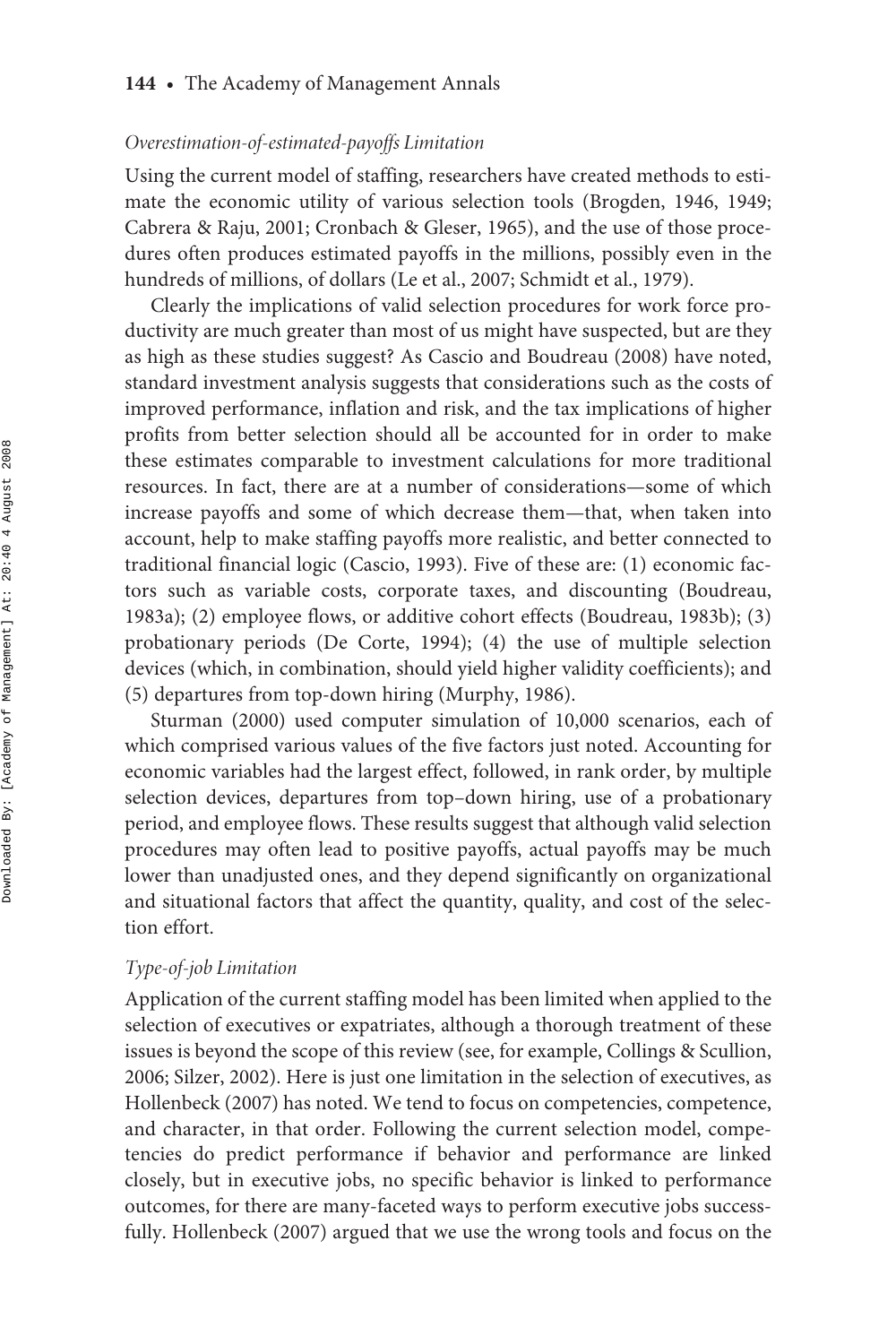wrong things. In his view, executive-selection researchers should focus on character first, competence second, and competencies third. Organizations need to articulate clearly what their values are; then the measurement task is to assess the alignment of each candidate's character, competence, and competencies with the espoused values. Research is clearly needed to assess the validity of this approach.

With respect to selection for international assignments, Hough and Oswald (2000, p. 649) noted that "validities of domestic selection instruments may not generalize to international sites because different predictor and criterion constructs may be relevant, or, if the constructs are the same, the behavioral indicators may differ". Unfortunately, with few exceptions (e.g., Lievens, Harris, Van Keer, & Bisqueret, 2003), the selection process for international managers is largely intuitive and unsystematic. Perhaps the major problem is that expatriates are often selected *only* on the basis of their technical skills (Aryee, 1997; Schmit & Chan, 1998). Yet empirical evidence shows that three personality characteristics are related both to completion of an overseas assignment as well as to supervisory ratings on that assignment (Caligiuri, 2000). These are extroversion and agreeableness (which facilitate interacting and making social alliances with host nationals and other expatriates), and emotional stability. In order to improve overseas staffing, and to make it more systematic, it is essential that researchers develop a thorough understanding of cultural differences (Harris, Moran, & Moran, 2004), situational constraints that expatriates face in doing business in different parts of the world, and the unique ways that personality and temperament relate to success in such assignments (Cascio, 2006b).

## *Summary*

Current approaches to staffing have been perfected over the past 80 years or so, and include a wide variety of assessment methods and modes of data collection. Indeed, "predictors of performance" is an extremely popular topic in the fields of management and applied psychology, as reflected in how often these topics appear in top journals in the field. Despite its popularity, the current staffing model has not shown major improvements in its ability to predict performance in recent decades, and many practitioners do not seem convinced of its merits. To some extent, this may be due to a combination of limitations that include the following: a near-exclusive focus at the level of the individual, the assumption of behavioral consistency, a focus on thin slices of behavior and behavior that may not be representative of actual performance on a job, selection systems that produce high levels of adverse impact, over-estimation of expected economic payoffs from the use of valid selection procedures, and limited applicability of the traditional model when applied to executives and expatriates. While many existing selection methods perform well, we believe that genuine improvement in the ability to forecast job performance lies in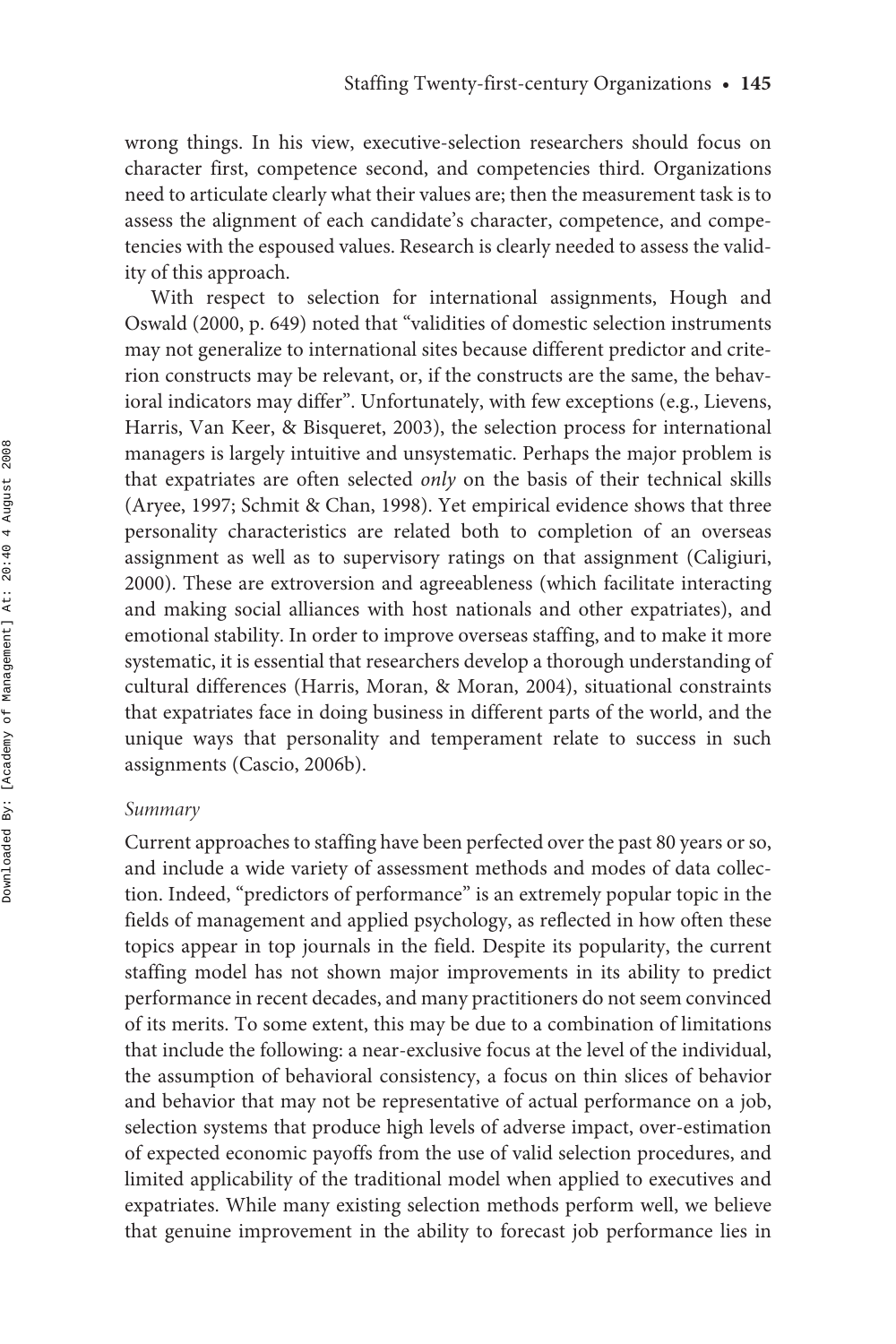more careful specification of the domain of performance, together with increased effort to demonstrate point-to-point correspondence between predictors and the wide range of elements of the performance domain. We call that domain "*in situ* performance".

#### **A New Target for Staffing Decisions:** *In Situ* **Performance**

We define *in situ* performance as the specification of the broad range of effects—situational, contextual, strategic, and environmental—that may affect individual, team, or organizational performance. Situational effects include those currently captured through techniques such as realistic job previews, situational interviews, and cultural assimilators. They also include the effects of time and technology. Contextual effects include those that comprise both omnibus and discrete contexts (Johns, 2006). Strategic effects describe the goals or objectives that the organization seeks to achieve. Finally, environmental effects include those that surround the organization, such as technology, regulatory, demographic, and competitive dynamics. Such specification provides a richer, fuller, context-embedded description of the criterion space that we wish to predict (cf. Osterman, 2007). Also, it captures the important changes in twenty-first-century organizations regarding technology, speed, globalization, pace of change, and organizational structures. *In situ* performance captures how work is done in twenty-first-century organizations. Figure 3.1 illustrates these ideas graphically.

To put this definition into perspective, let us distinguish our definition from several other related constructs and terms. The first is situational specificity, the doctrine that validity generalization has debunked (McDaniel, 2007; Schmidt & Hunter, 1998). That doctrine holds that there are undiscovered characteristics of the validity setting (the situation) or the job that cause tests to be valid in one situation, but less valid or not valid in another one. This is not what we are referring to. Rather we are referring to a broader set of criterion constructs that may affect job performance than task performance *per se*. One such set is called "lifespace variables".

Although most people would agree that a person's performance on a job may be affected by conditions surrounding that performance, most research investigations are conducted without regard for the possible effects of variables other than those measured by predictors. Lifespace variables—such as personal orientation, job stress, or cosmopolitan versus local orientation—are just one example. Vicino and Bass (1978) used four lifespace variables (task challenge on first job assignment, life stability, supervisor–subordinate personality match, and immediate supervisor's success) to improve the prediction of management success at Exxon. The four variables accounted for an additional 22% of the variance in success on the job over and above Exxon's own prediction system based on aptitude and personality measures. They obtained the equivalent of a multiple *R* of .79.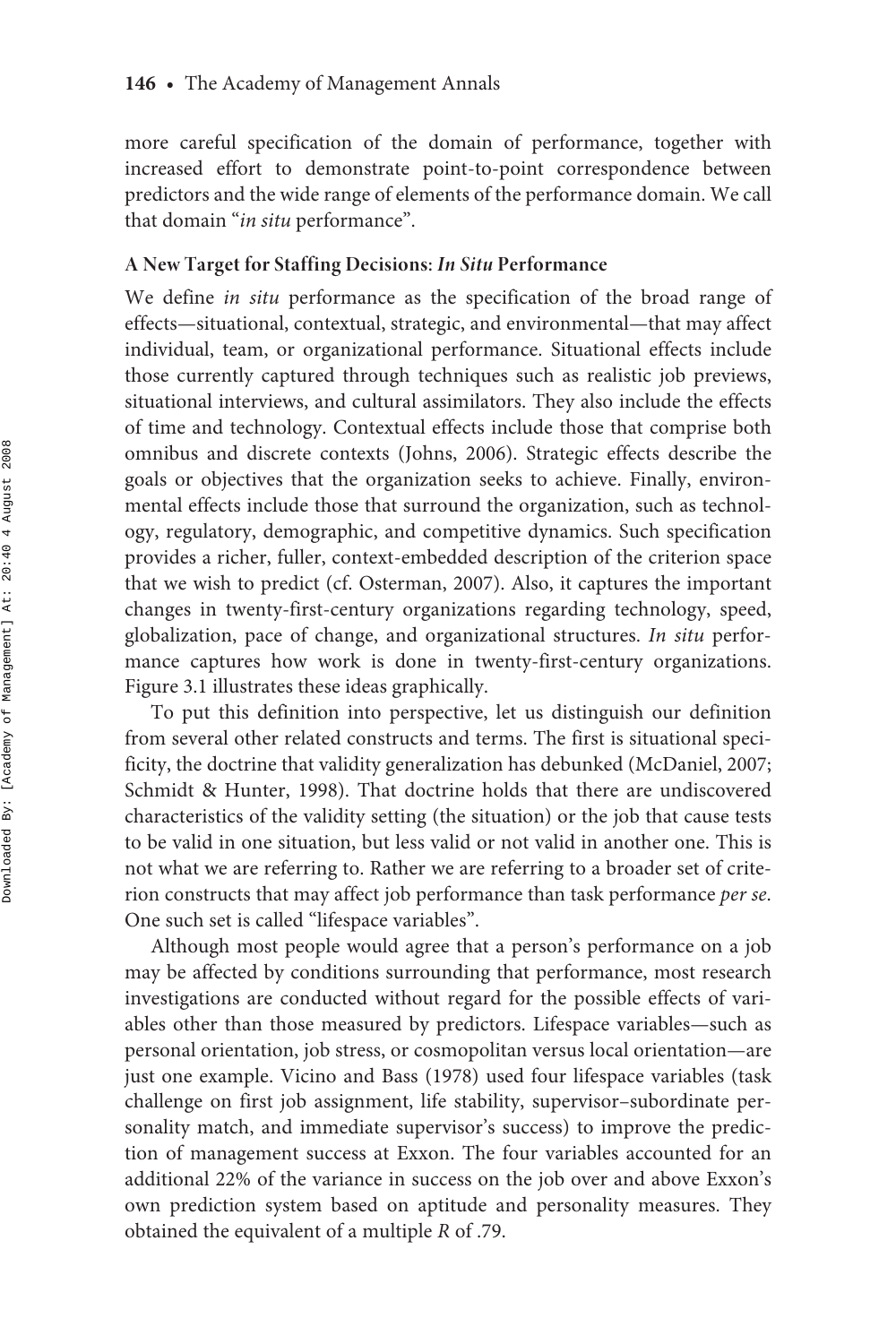



Figure 3.1 Factors Affecting In Situ Performance: Macro-environment (e.g., Economic, Legal, Political/Regulatory, Technological, Demographic, Factors of Production); Stakeholders Who Are Networked Through the World Wide Web (Customers, Employees, Suppliers, Partners, and External Contractors); and Organizational Structure and Culture (e.g., How Work Gets Done, Social and Demographic Environment, Key Strategic Objectives, Norms of Behavior).

*In situ* performance also refers to more than simply a holistic view of individual performance. Such a view was used first by German military psychologists during World War II. They felt that paper-and-pencil tests took too "atomistic" a view of human nature. They chose instead to observe a candidate's behavior in a complex situation to arrive at a "holistic" appraisal of his reactions. This work formed the basis of the approach to assessment that later became known as an assessment center (McKinnon, 1975). It captures much of what *in situ* performance reflects, but certainly not all of it.

*In situ* performance includes context—situational opportunities and constraints that affect the occurrence and meaning of behavior in organizations—as well as functional relationships between variables (Johns, 2006). *In situ* performance is also different from what has been defined as contextual performance, which refers to those behaviors that contribute to the organization's effectiveness by providing a good environment in which task-related performance can occur (Borman, 2004). In support of our proposed concept of *in situ* performance, Johns (2006) has noted that "Some quantitative researchers seem almost desperate to ensure that reviewers and readers see their results as generalizable. To facilitate this, they describe research sites as blandly as possible—dislocated from time, place, and space—and omit details of how access was negotiated" (p. 404). Yet if we are to understand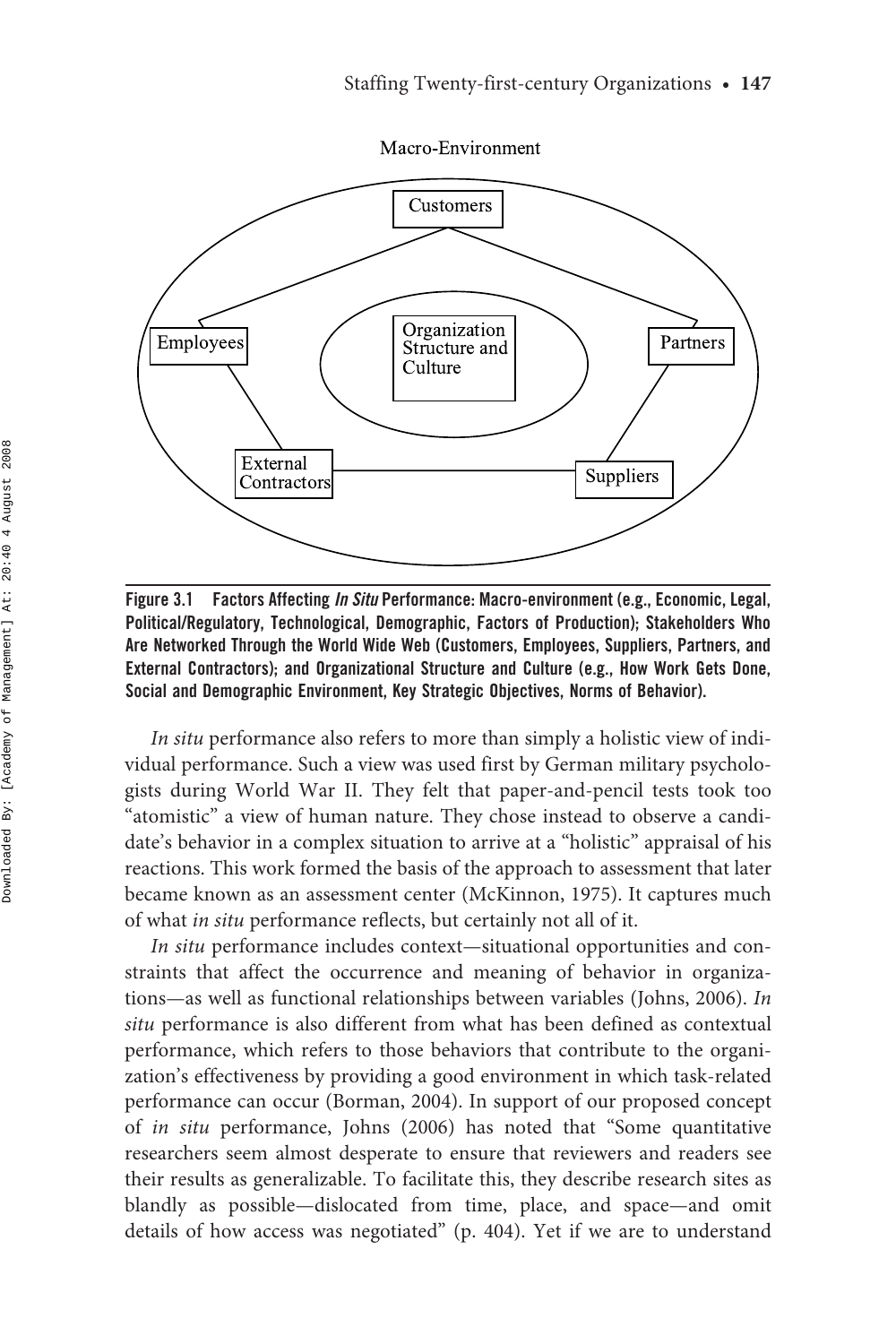and predict person–situation interactions (Aguinis, 2004a; Aguinis, Beaty, Boik, & Pierce, 2005), a broader description of context is necessary, specifying who was studied, where they were studied, when, and why. Why is this important? Because as Johns (2006) and Rousseau and Fried (2001) have shown, context restricts the range of variables under consideration, it affects base rates, changes causal direction, reverses signs between key variables, prompts curvilinear effects, and may threaten the generalizability of results.

In our opinion, one of the main problems with the current model is that it ignores context and considers performance isolated from context, the opposite of *in situ* performance. For example, Le et al. (2007) stated that general GMA tests "are excellent predictors of performance on the job and in training for all jobs in all settings" (p. 8). Unfortunately there are several problems with this assertion. "Excellent" is not that good in terms of predicting. As noted earlier, observed correlations are in the .20s and .30s. Only after all statistical corrections are applied do they rise to about .50, which means that only about 25% of the variance in performance is explained (and this is the most optimistic estimate). Given the complexity of human behavior, we doubt we will ever reach the ideal goal of explaining 100% of the variance, but we are currently far from this ideal goal. So, even if validity generalizes, it generalizes only modestly if we consider the goal of predicting performance accurately.

In the context of performance appraisal, Murphy (2008) notes the weak relationship between job performance and performance ratings, and argues for more widespread use of multi-factor models that place a premium on a careful analysis of the context within which performance is observed and ratings are obtained. Context, as we have noted, is an important feature of *in situ* performance.

In our view, it is not really surprising that practitioners do not seem to follow the current staffing model (Ployhart, 2006; Rynes, Colbert, & Brown, 2002). It generally does not provide enough information for making such important decisions. Thus, practitioners try to get information from other sources (e.g., gut feeling, multiple unstructured interviews, and so forth). It is difficult to criticize practitioners for not implementing "best staffing practices" when those practices are not meeting their needs. In spite of claims to the contrary, the current staffing model is often not successful at reducing uncertainty in hiring decisions to a degree that practitioners find unequivocally useful, particularly in light of the challenges posed by twenty-first-century organizations.

If one considers *in situ* performance, it is evident that GMA should not be the *only* predictor for all jobs. To illustrate, consider the well-known case of *EEOC v. Atlas Paper Box Co*. (1989). In that case the Sixth Circuit Court of Appeals refused to accept the validity of a measure of general intelligence that relied on evidence of validity generalization (Schmidt & Hunter, 1977). Atlas did no job analyses to establish the appropriateness of validity generalization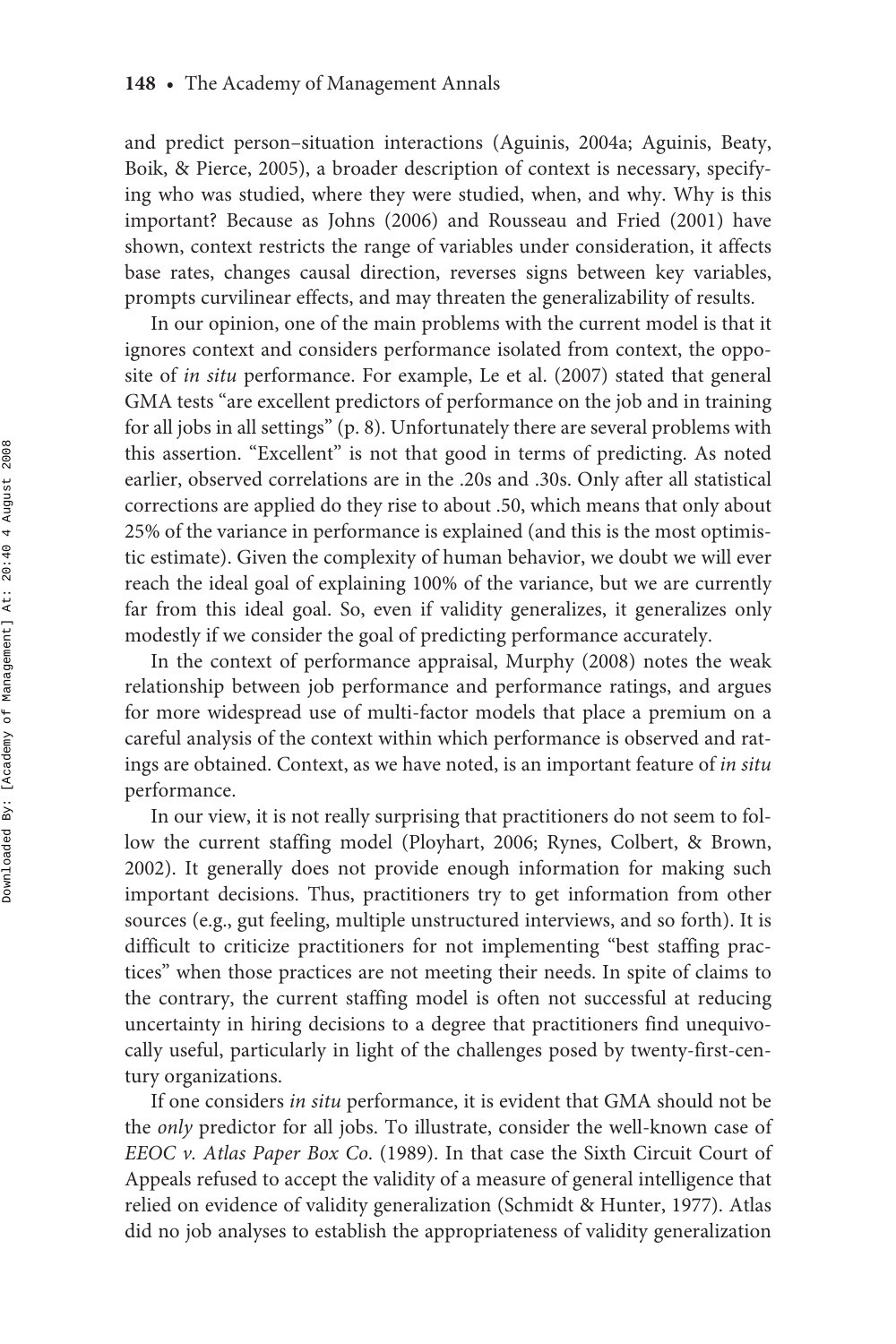for the jobs in question, nor did Atlas's expert ever visit the company or even read the studies that formed the basis for the company's validity-generalization argument. The expert witness simply contended that the use of a measure of general intelligence is always a valid predictor. At the trial-court level, the expert was unable to support this premise when confronted with a hypothetical applicant for a firefighter position who is confined to a wheel chair and who earns the highest score on a paper-and-pencil test. Obviously the domain of relevant job performance for a firefighter includes more than cognitive ability alone.

#### **An Expanded View of the Staffing Process**

If we critically evaluate the evidence accumulated over more than eight decades of staffing research (e.g., Schmidt & Hunter, 1998), we conclude that GMA and the other traditional tools do a mediocre job of predicting performance across settings and jobs considering that, even when combined, they rarely predict more than 50% of the variance in performance. New predictors have been proposed over time, including a resurgence in measures of personality traits, but they do not make substantial improvements in our ability to predict performance (Morgeson et al., 2007a,b). The continued lack of success in predicting performance accurately points to the need for a substantive change of perspective regarding the staffing process.

Yes, making hiring decisions using GMA is more accurate than random selection if we know nothing about the job and the context in which the job is performed. However, how many actual organizational settings are there where staffing decision makers are faced with the choice of using GMA or using random selection and know nothing about the context in which the job is performed? Taking this into account, again it is not surprising that in many cases practitioners do not follow the current staffing model (Ployhart, 2006). It just does not seem to apply to their daily realities. So, our proposal is twofold. First, as detailed in the previous section, we advocate an expansion of the concept of performance (i.e., the target of prediction). Second, we advocate an expansion of the principles that guide the development of predictors of performance. We believe that research that departs from the traditional way of thinking about predictors of performance will lead to tools with greater potential to predict performance more accurately.

# *Expanding the View of Performance*

Our expanded view of the staffing process involves a revised definition of the target of prediction to *in situ* performance. If performance is not defined within context, we will never be able to predict it well because it is simply impossible to hit a target in the dark. Staffing researchers and practitioners need to be very clear about the nature of the performance that they seek to predict. For example, is it performance in jobs that comprise "post-industrial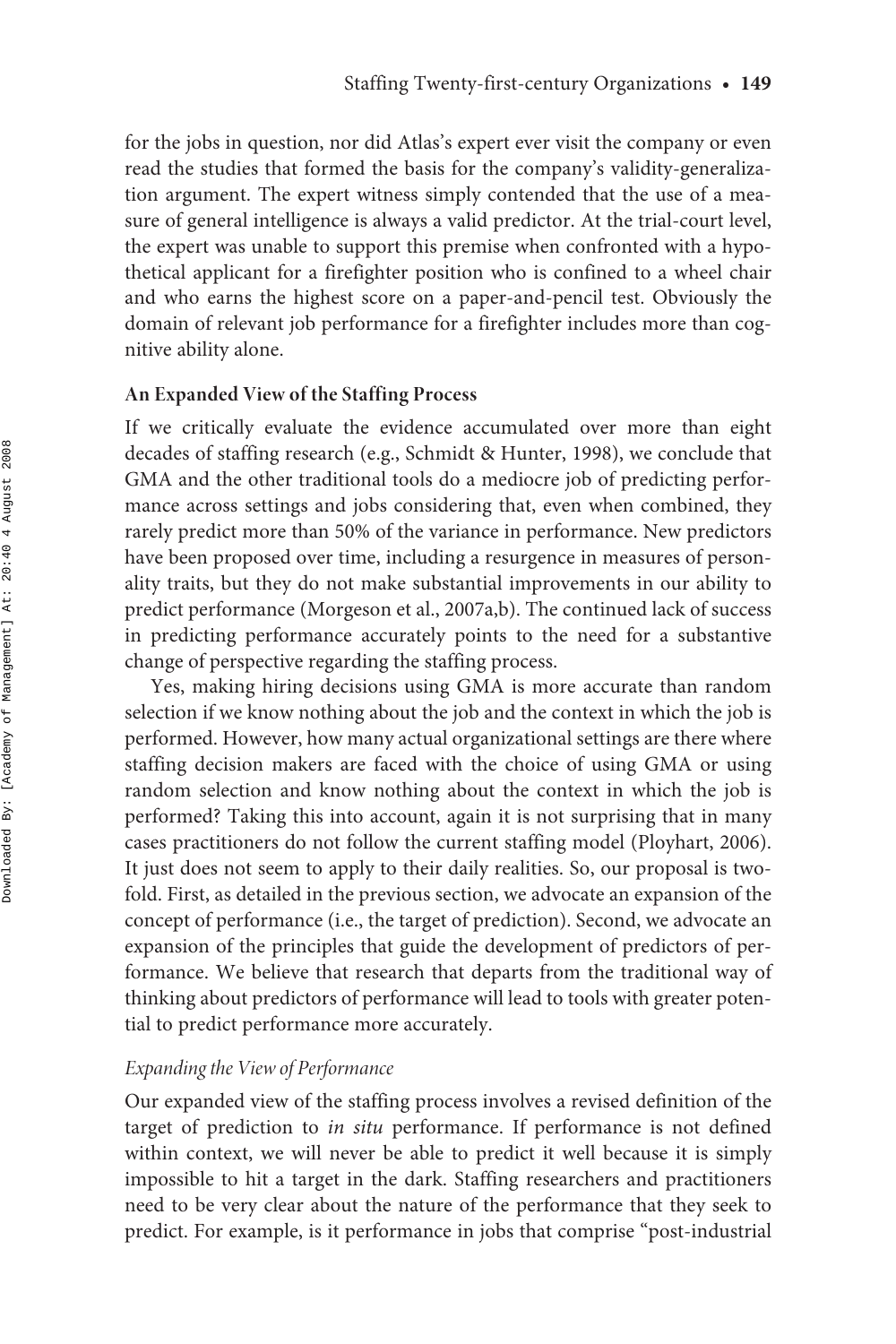work" (low task programmability and outputs that are difficult to measure (as in a research and development laboratory), or work that can be specified in detail and its outcomes measured objectively (as in food preparation) (Eisenhardt, 1985; Ouchi, 1979)? While many jobs in the future will be tacit or post-industrial, as we noted earlier, many other jobs will not be—for example, those in construction, transportation, semi-skilled work, many types of patient care, hospitality, extraction, and many types of sales. Specification of *in situ* performance becomes more important as jobs become more tacit in nature.

The current staffing model is simplistic. It advocates that context rarely matters and that there are no moderator variables that help to identify subgroups. The test used to assess whether the situational specificity hypothesis is valid is to evaluate whether validities are greater than zero across all settings. The same type of test is used for various types of selection measures, including those that assess various personality dimensions (e.g., Morgeson et al., 2007b). Correlations between personality and performance in the .10s (which are greater than zero) are presented as evidence that personality testing "works". Even if a validity coefficient reaches .20, which would explain 4% of the variance in performance, it likely would not pass the "so what" test among practitioners, and is not likely to be seen as solving their need to make accurate hiring decisions. This is true despite the fact that low validities can still be useful if selection ratios are low and organizations have the luxury of choosing only the "cream of the crop" of applicants, or that economic utility can still be substantial if the cost of an error is high (Cascio, 2000). In short, the first part of our proposed approach involves re-defining performance as *in situ* performance. Figure 3.2 contrasts the basic features of the current staffing model with the proposed one.

## *Expanding the View of Predictors of Performance: Three Guiding Principles*

We propose an expansion in how we conceptualize predictors of performance. This expansion relates to the need to address each of the seven limitations of the current staffing model that we described earlier. The challenge is to propose a conceptualization of predictors that would consider levels of analysis, would not rely on the behavioral-consistency assumption, would not



Figure 3.2. Basic Features of the Current and Proposed Staffing Models.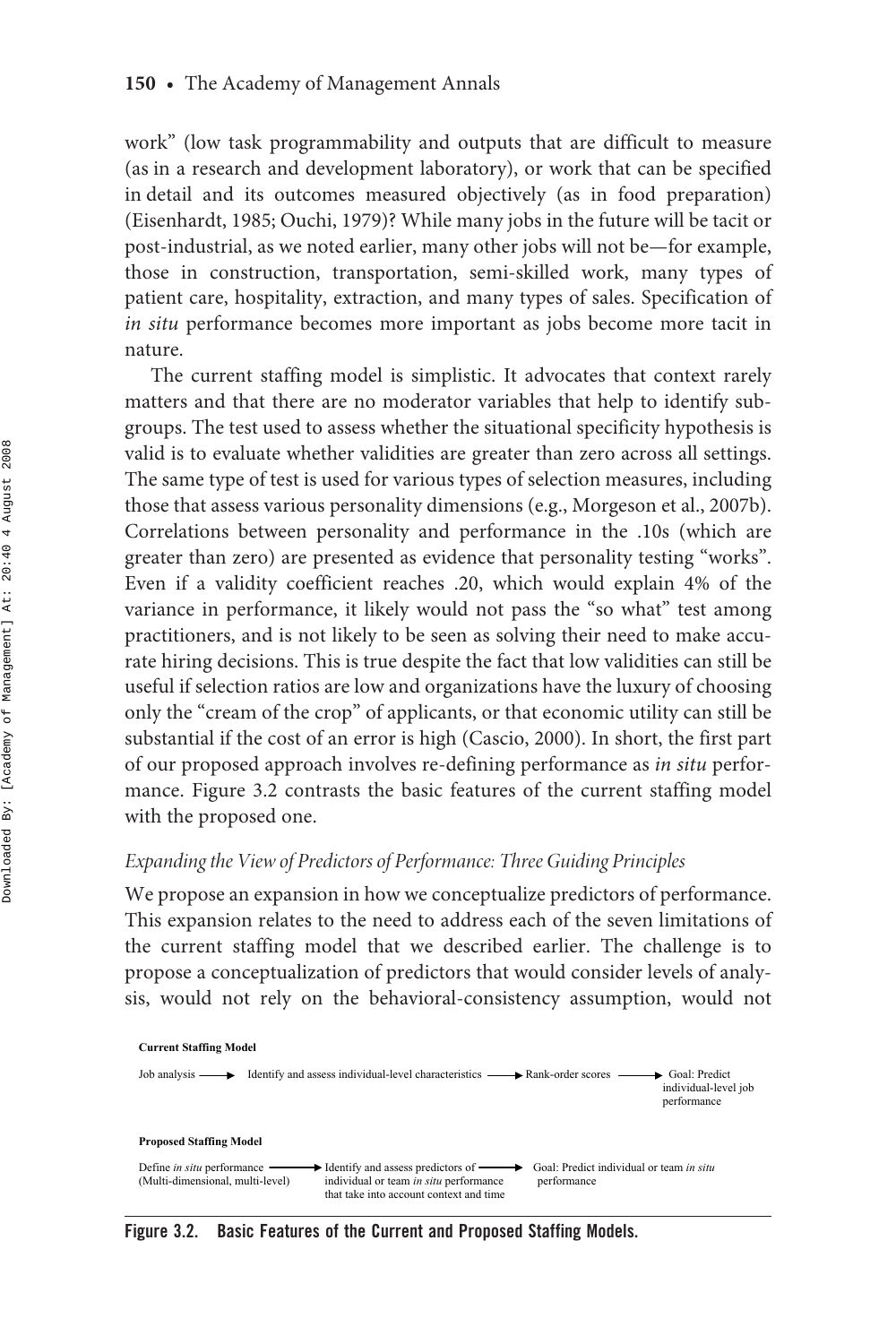consider thin slices of behavior only and non-representative behaviors, would minimize (or eliminate) adverse impact, would produce realistic and accurate estimates of selection payoffs, and would apply to selection for executive and international assignments. Obviously, this is a quite a challenge and it will take time and resources to develop such methods. First, we offer three guiding principles that should be considered in developing such predictors, and then we discuss three types of predictors that might serve as the beginning of a long-term research agenda to develop these tools and create new ones.

*The role of time.* Predictors of *in situ* performance should consider the preeminent role of time. Consider work groups, for example, most of which function over an extended period of time. Unfortunately, as numerous writers have noted, much of that research focuses on short-term groups, or measures outcomes within a narrow timeframe (McGrath, Arrow, & Berdahl, 2000; McGrath & Tschan, 2004; Watson, Kumar, & Michaelson, 1993; Williams & O'Reilly, 1998). The few exceptions in social psychology and in management research indicate that group processes change over time in response to variables such as team-member orientation, social integration, interactions, awareness of time, and leadership processes (Chang, Bordia, & Duck, 2003; Gersick, 1988; 1989; 1991; Hackman, 1992; McGrew, Bilotta, & Deeney, 1999; Tuckman, 1965; Tuckman & Jensen, 1977).

To a large extent, the emphasis on studying short-term groups may be attributed to a research paradigm that exalts experimental studies. As McGrath and Tschan (2004) note, that paradigm encourages researchers to work with short-term designs that treat the systems under study as static entities; it tends to emphasize only directional, linear, and efficient causal forms; and it isolates the systems under study from their embedding contexts. Such studies do not permit researchers to assess the effects of group processes such as the development of norms, strategies for resolving conflicts, problem solving, or group cohesion. In practice, as McGrath et al. (2000) noted, groups are inherently dynamic systems, operating via processes that unfold over time, with those processes dependent both on the group's past history and on its anticipated future.

The problem of having a short time frame in studying heterogeneous groups is analogous to the range-restriction problem in correlational analysis. Without seeing the full range of the variables involved, a researcher might mistake a curvilinear relationship for a positive correlation, a negative correlation, or a null correlation, depending on the range of values of the variable that he or she observes.

At the level of the individual, predicting his or her future performance by observing him or her engage in certain tasks and behaviors for a few hours, or even a day or two, is not sufficient to make accurate predictions about future performance. Measurement that takes place over short periods of time, as is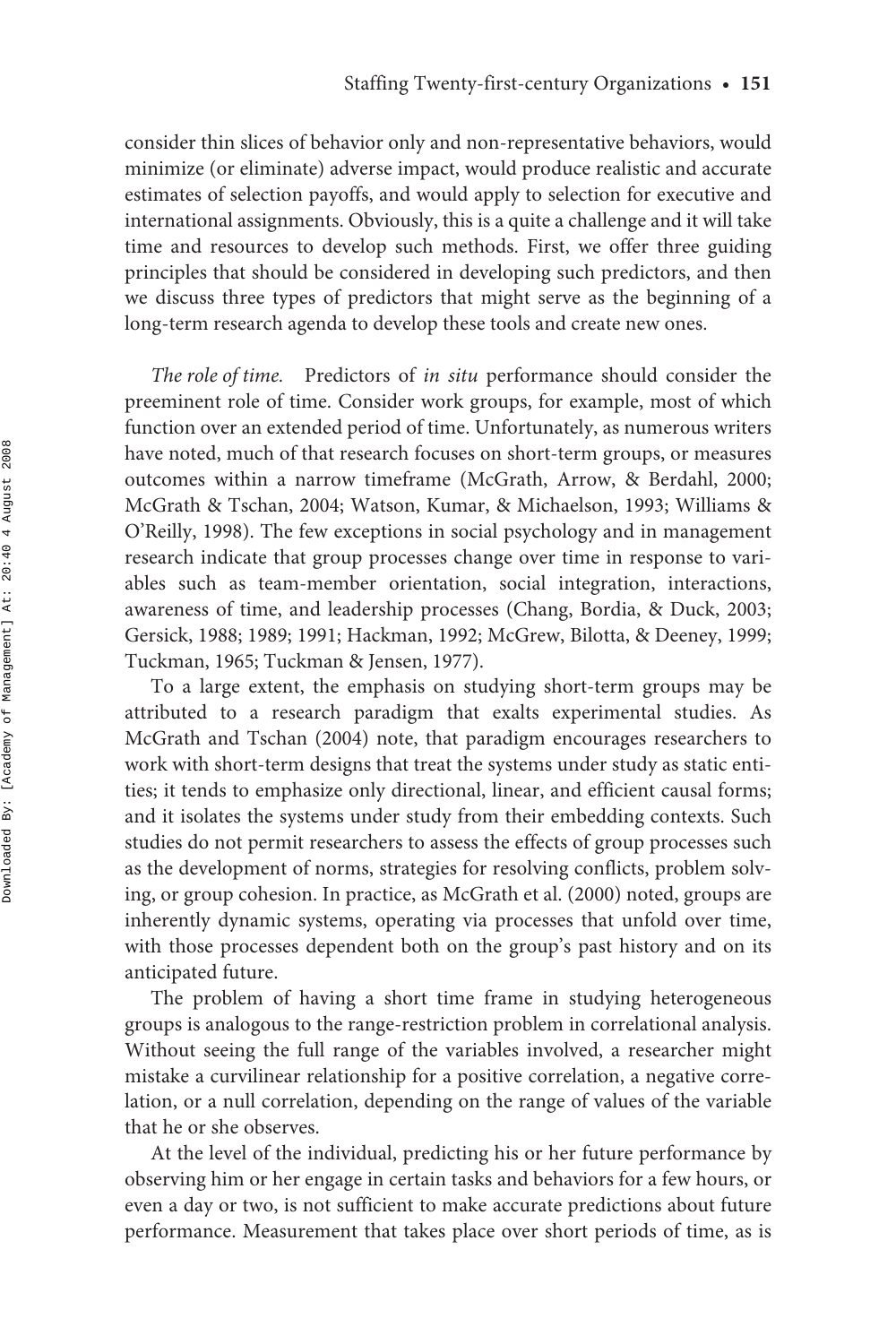done by implementing the current staffing model, is likely to result in thin slices of behavior that are not representative. Thus, an important guiding principle in the development of predictors is that measurement should take place over extended periods of time. This, of course, does not address the needs of practitioners for selection methods that are faster and cheaper.

*The role of context.* A second guiding principle for developing predictors is that context must be taken into account. The global and fast-paced nature of twenty-first-century organizations demands that individuals be evaluated within a work context that reflects the important variables of technology and other people (including customers, peers, subordinates, and supervisors). In other words, a second guiding principle for developing predictors is that the selection environment must emulate the work environment. This principle suggests going beyond the creation of "realistic" environments as is done in designing assessment centers or training programs (Aguinis & Kraiger, in press). It involves creating a context with all of its complexity and situational, contextual, strategic, and environmental constraints.

*Using present* in situ *performance to predict future* in situ *performance.* It should be clear by now that what we advocate is the measurement of present *in situ* performance to predict future *in situ* performance. In contrast, the current staffing model uses individual knowledge, skills, abilities, and other individual characteristics (KSAOs) assumed to underlie certain predictors to make predictions about future job performance that is also assumed to be determined by the same KSAOs. The predictors used in the current staffing model are just too far removed from performance to be able to predict it effectively. To use an analogy, the current staffing model measures the 10% of an iceberg that floats above the surface of the sea to try to predict the shape and form of the remaining 90% that is invisible. Our expanded view of the staffing process involves observation of most of the volume of the iceberg.

Are we proposing a Quixotic view of the staffing process? From an operational and practical standpoint, what types of measurement tools can be used that might consider the role of time and context and might allow for the measurement of present *in situ* performance with the goal of predicting future *in situ* performance? Next, we describe three types of such tools.

#### **Examples of Staffing Tools to Predict** *In Situ* **Performance**

Given that the current staffing model is not embraced by practitioners, it seems that at least some organizations would have found ways to make more accurate predictions about performance, especially since staffing is one of the most critical decisions in organizations. Two such practices that have great potential to become effective predictors of future *in situ* performance are internships and contingent work arrangements. These practices are already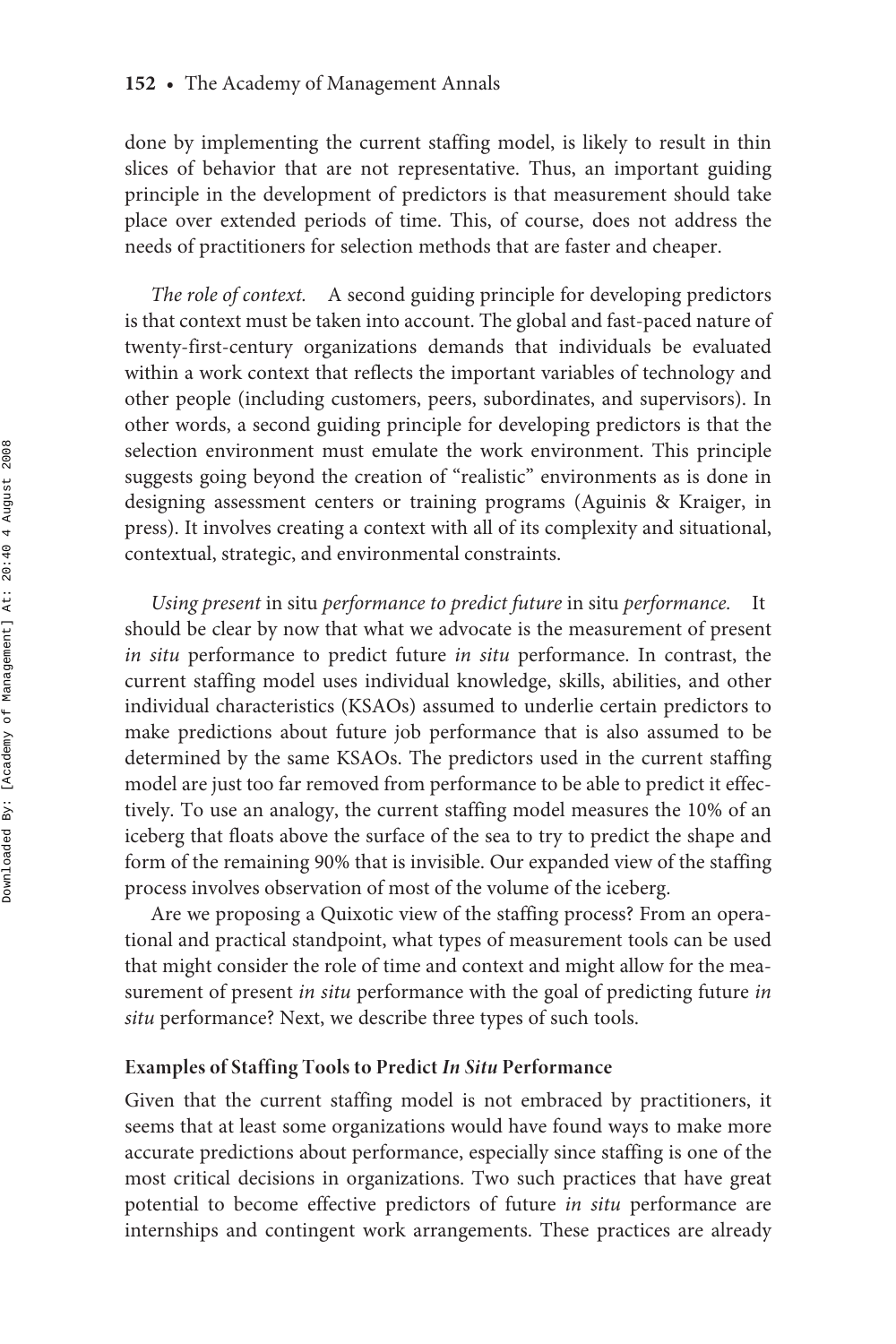implemented in numerous organizations, but they are rarely used formally as staffing tools. In addition, the use of virtual-reality technology also has great potential as a staffing tool to predict *in situ* performance for some jobs. Each of these three staffing tools takes time and context into account. Each has the potential to overcome many of the limitations we described earlier regarding the current staffing model. For example, they assess individuals' performance within a context (i.e., consider levels-of-analysis issues), do not rely on thin slices of non-representative behaviors, can be used in a wide variety of jobs, and have the potential to minimize adverse impact because they assess performance instead of distal predictors of performance (cf. Hough et al., 2001). In short, internships, contingent work arrangements, and virtual-reality technology are good examples of tools with great potential to be used in staffing twenty-first-century organizations.

#### *Internships*

Internships are short-term assignments, paid or unpaid, usually over a summer or a semester, in order to provide the intern with experience *in situ*. Thus, they take place over time and within a specific context. They are quite common, with 84% of college students reporting that they will do at least one internship before graduating (MacDonald, 2007). When they are designed well, whether the focus is engineering, computer science, strategy, operations, accounting, finance, marketing, human resources, or any other area, companies can use internships as valuable sources of future talent, particularly for entry-level positions (Gordon, 2007). Unfortunately, there is often a gap between students' expectations and the reality they find if there is not a defined project or assignment during the internship.

Evidence indicates that deal makers or breakers in terms of whether students will accept full-time jobs with the companies for which they interned are job content and the quality of the managers they work with. Managers model what it is really like to work for the company, and in that role, they convey a tremendous amount of information to their interns.

More generally, interns want exposure to high-ranking officials and other interns through meetings, small get-togethers, and other activities. Inclusion in departmental meetings, sufficient training, and at least an in-depth performance review are reasons why students go back to companies after graduation. Those who accepted subsequent job offers had their expectations exceeded on 20/24 surveyed areas, compared with only 8/20 among those who declined job offers (Gordon, 2007).

International internships are also becoming more popular. According to the Institute for the International Education of Students, 25% of its 5000 annual study-abroad participants now do an internship, up from 17% in the 1980s and 21% in the 1990s (MacDonald, 2007). One student, for example, agreed to work for free at Universal Music's Buenos Aires office. Soon he was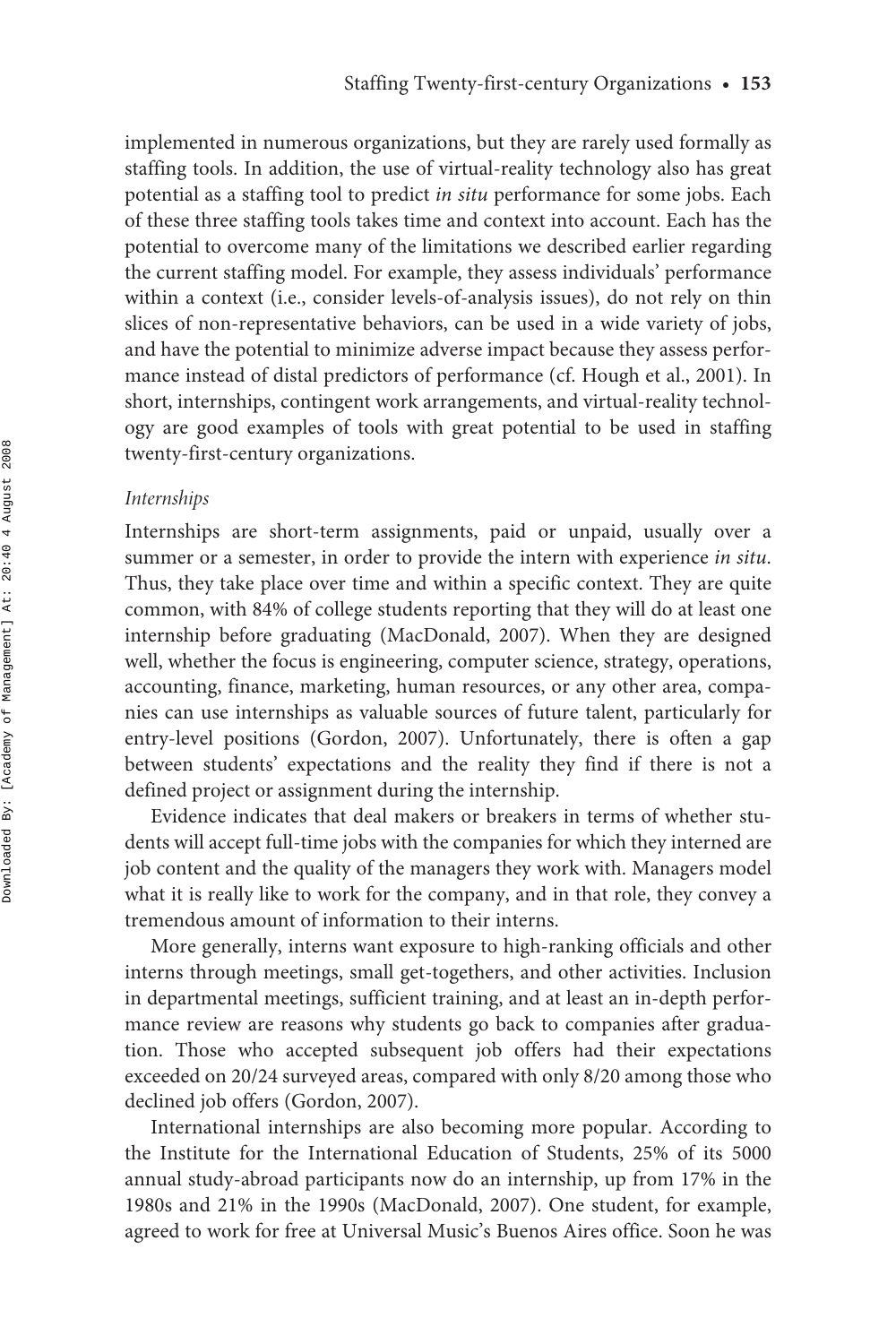translating interviews with American rock stars for his boss, who did not speak English. The boss could therefore observe his performance *in situ*. Overseas internships often are unpaid, either because organizations do not have the budget to pay for them, or because local laws prohibit the short-term hiring of foreigners (MacDonald, 2007).

#### *Contingent Work Arrangements*

Millions of people around the world go to work each day for organizations with whom they have no signed contract and of whom they may have little or no knowledge. These workers toil for more than one boss, may work less than a full day, and may receive little or no recognition or respect from co-workers. (Lee & Faller, 2005, p. 831)

This is a description of the contingent workforce—often referred to as temporary, outsourced, or sub-contracted workers—who do not have an implicit or explicit understanding of long-term employment (Polivka & Nardone, 1989).

Contingent work arrangements may assume a variety of forms (Marler, Barringer, & Milkovich, 2003). They are a reality of twenty-first-century organizations. In the US, 90% of companies use contingent workers, more than 2.5 million every day. For example, United Parcel Service routinely hires many of its full-time employees from the ranks of contingent workers—almost half its workforce in 2006, with 55% of them college students (Bolgar, 2007). Often called "temps", or temporary workers, they are often devalued or stigmatized because of their "temporary" status (Boyce, Ryan, Imus, & Morgeson, 2007). This is unfortunate, as we will show later, because it undermines the "living laboratory" that such status provides.

The growth of contingent work arrangements is also a Europe-wide trend, accounting for 14.5% of the labor force in 2005, up from 12.6% in 2000. Unlike many of their US counterparts, however, most such workers in Europe still receive health care and retirement benefits. Because they are easier to hire and fire, they pose less financial risk to employers, and this is spurring companies to hire more of them. At the same time, companies are drawing from the ranks of contingent workers when they feel confident enough to take on additional "permanent" employees (Ewing, 2007).

Among multinational enterprises the number of contingent workers, ranging from those on short-term contracts to consultants, can represent as much as one-fifth of the workforce. Demand for their services is particularly acute in France, Italy, Germany, and Japan ("The world of work"*,* 2007).

A cross-sectional study of 174 contingent workers found that relationships with client organizations begin with largely transactional elements (that is, a focus on the economic exchange, with little emphasis on extended relationships between the parties) during the first six months of employment (Lee & Faller, 2005). The same study also found a dramatic increase in relational orientation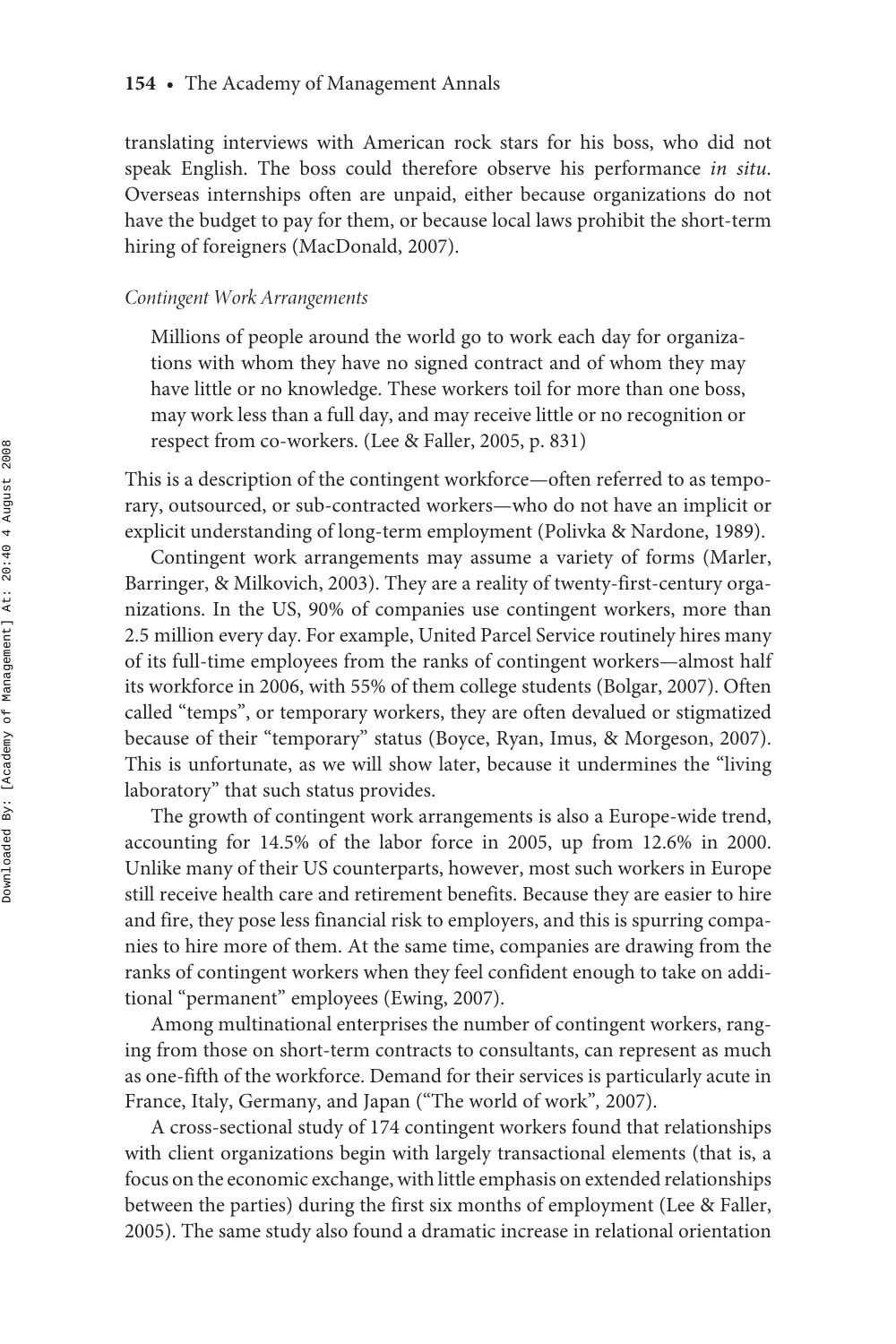(that is, transactional elements plus perceptions that long-term, less-defined obligations exist, characterized by attributes such as commitment and trust— Rousseau & McLean Parks, 1993) during the 7- to 18-month period. That orientation was maintained until 30 months' tenure, after which contingent employees saw themselves as organizational citizens, and they began to form ongoing relationships with their organizations and to attribute a portion of their self-identity to this involvement. Lee and Faller (2005) suggested that if they are so inclined, client organizations should probably consider offering permanent contracts to contingent staff between 7 and 18 months after employment. Such time enables mutual understanding, careful observation of each contingent employee's performance *in situ*, and the growth of relationships.

## *Virtual-reality Technology*

In addition to internships and contingent work arrangements, we propose the use of virtual-reality technology (VRT) as a third type of predictor of *in situ* performance. VRT was proposed as a personnel selection tool by Aguinis, Henle, and Beaty (2001), but its use does not seem to be common yet (Anderson, 2003). VRT is a computer technology that enables users to immerse themselves in an alternate world; through the use of real-time computer graphics, users experience a computer-generated environment as if it is real and they are part of it. Aguinis et al. (2001) discussed VRT as a technique for the "future". However, the future is now. VRT creates a complex job environment in a realistic and highly controlled manner. As noted by Aguinis et al. (2001), "just a few years ago, this would have only been possible in science-fiction movies, but today virtual reality technology makes this feasible" (p. 70).

Technological advancements make VRT affordable and easier to use (Kwiatkowski, 2003), so these do not seem to be great impediments for its use at present. For example, most VRT equipment can be purchased on eBay: a three-dimensional controller virtual glove can be purchased for as low as \$59 and head-mounted displays are in the \$700 range (e.g., www.cwonline.com). However, the potential of VRT is not being investigated by researchers interested in staffing issues. This is unfortunate, because VRT has great potential as a type of predictor that takes time and context into account and for assessing *in situ* performance. At the same time it is important to note that the cost of developing a high-fidelity VRT simulation may not be feasible for small organizations.

Consider applicants for truck-driver positions stepping into a VRT simulator of a truck to demonstrate their competence. Or imagine applicants for labtechnician positions entering a simulated laboratory to demonstrate their ability to handle various chemical substances. As a third example, consider exposing an applicant for an expatriate assignment in Brazil as a witness to a sexual-harassment situation (as defined by US law) (Pierce & Aguinis, 1997). VRT can be used over long periods of time and has the potential to create such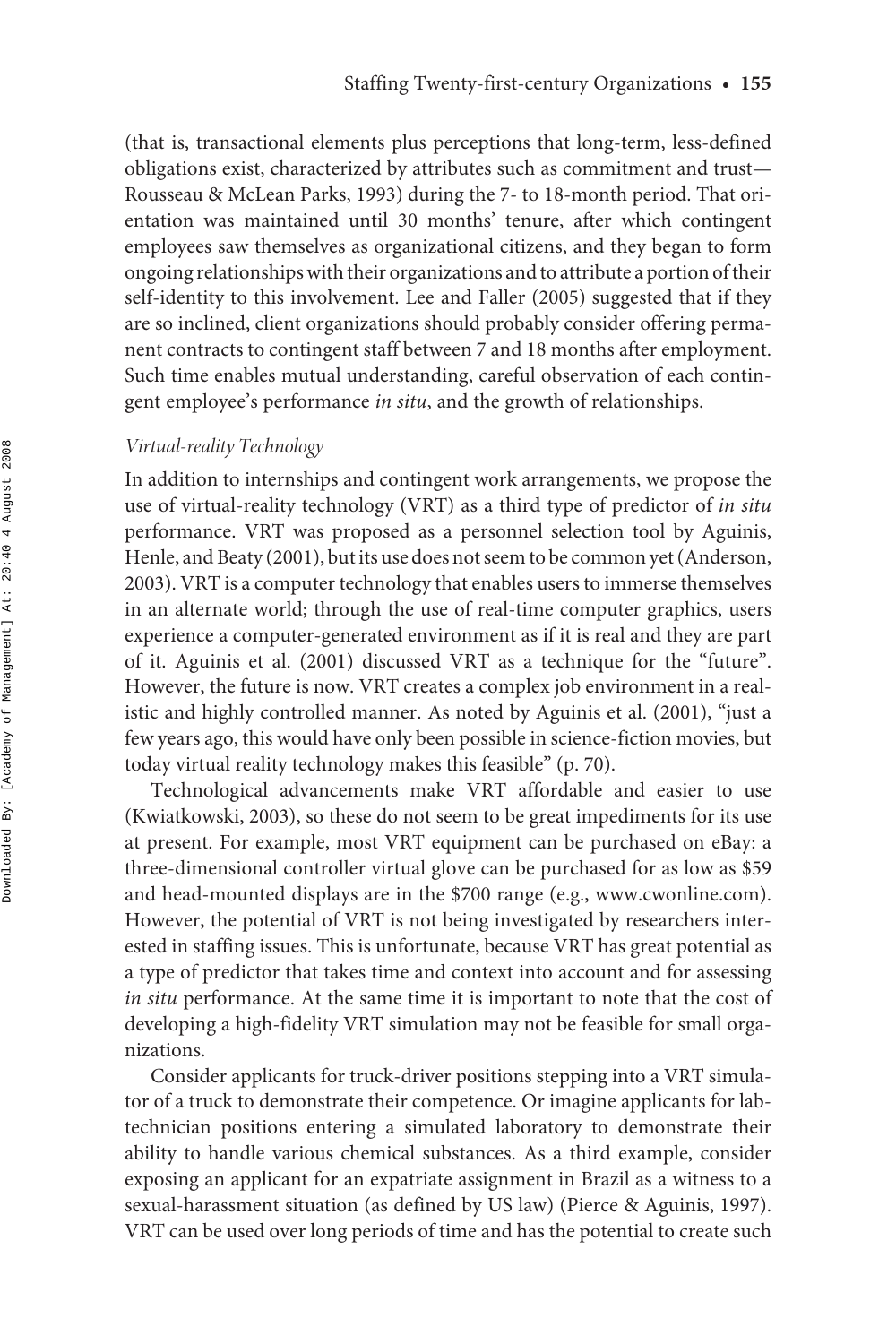#### 156 • The Academy of Management Annals

job-related environments without using real trucks, real chemicals, or real people. Thus, users can practice hazardous tasks or simulate rare—yet important in terms of their implications—occurrences in a realistic environment without compromising their safety and the safety of others.

As noted by Aguinis et al. (2001), the implementation of VRT can present some challenges. For example, VRT environments can lead to sopite syndrome (i.e., eyestrain, blurred vision, headache, balance disturbances, drowsiness [Pierce & Aguinis, 1997]). However, as noted by Cascio and Aguinis (2005), given the frantic pace of technological advances, we should expect that some of the present limitations will soon be overcome.

#### **Implications for Research and Practice**

Obviously the three techniques we have just described do not address all staffing challenges, and there are many situations in which they simply will not work. For example, internships simply do not fit the situation when speed in hiring is critical. Also, a mid-career individual is not likely to be attracted to an unpaid internship. Under those circumstances tradeoffs are necessary, and if it is not possible to assess candidates relative to *in situ* performance, lower validities may be an unavoidable consequence. We do not believe there is a silver bullet that practitioners will be able to use in a fast and cheap way to make accurate predictions about performance. On the contrary, the longer the time that is invested in assessing an applicant's *in situ* performance, the better the prediction of his or her future performance.

It took several decades of staffing research until researchers developed what are considered to be effective predictors within the current model. In similar fashion, we expect that it will take time to develop innovative and effective predictors of *in situ* performance that take context and time into consideration. We discussed internships, contingent work arrangements, and virtual reality technology as illustrations of possible tools whose feasibility will have to be scrutinized. Nevertheless, our view of the staffing process has important implications both for research and practice. In terms of research, one overarching implication is that a change in direction in staffing research may produce research that may actually have an impact on practice. Currently, it seems that "we, as applied scientists, exist largely for the purpose of communicating knowledge to one another. One might shudder if this were also true of another applied science, medicine" (Latham, 2007, p. 1031). Evidence in support of this statement is that most universities measure faculty research impact by counting the number of publications in certain journals and the number of citations, but do not consider whether research results are actually implemented in organizations or have any impact on practice (Cascio & Aguinis, in press; McHenry, 2007). We hope that investigations of the following selective set of issues and questions may serve as starting points for a long-term research agenda that will produce research that has the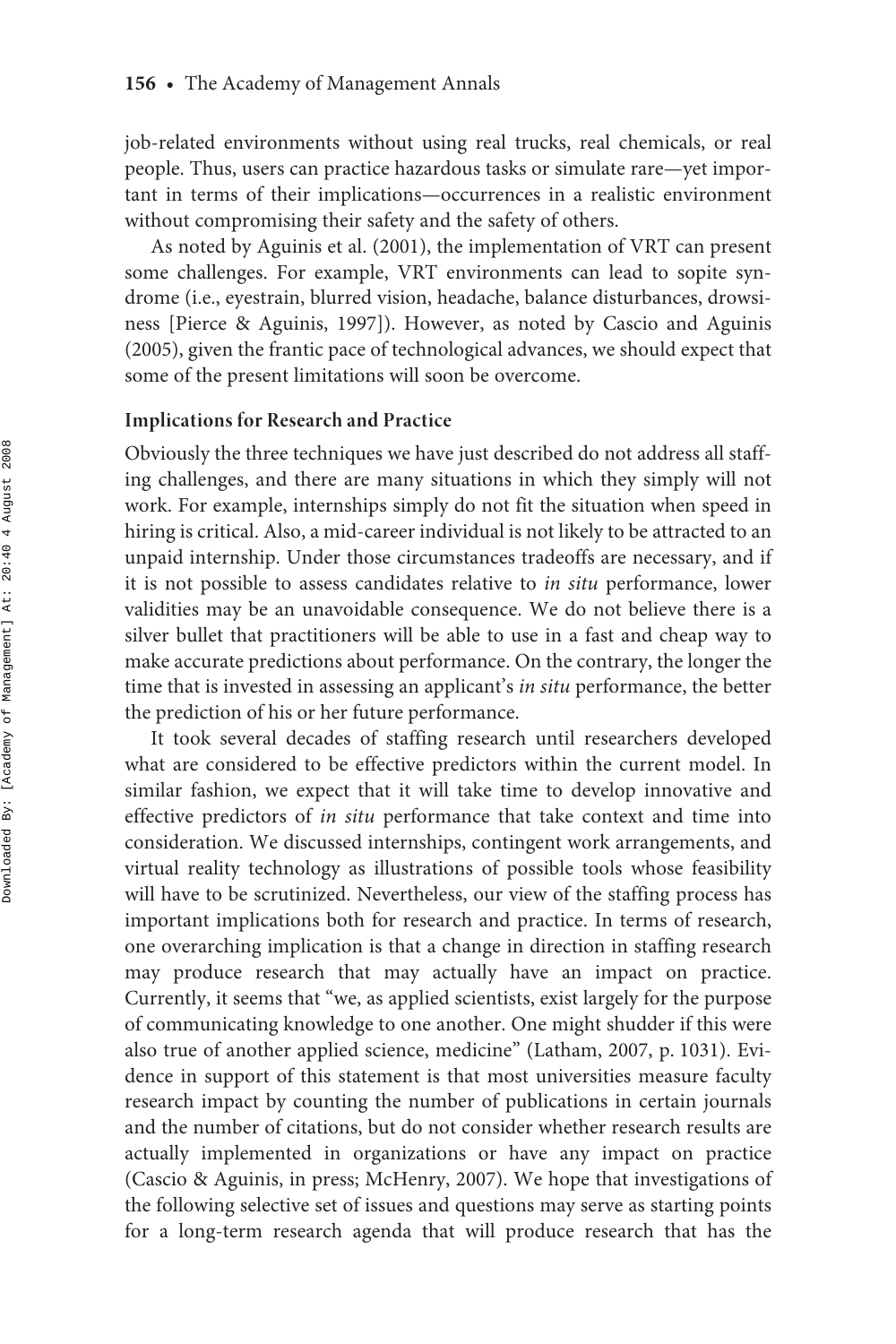potential to create knowledge that will affect organizational practices in meaningful ways:

- What is the relative effectiveness of internships, contingent work arrangements, and VRT in predicting performance?
- What other types of predictors of performance can be developed following the three guiding principles about time, context, and the prediction of *in situ* performance?
- What are the ideal features of internships, contingent work arrangements, VRT, and other types of predictors regarding their efficient and practical implementation that would maximize prediction accuracy and minimize implementation cost?
- What factors might moderate the relationship between present and future *in situ* performance as predicted by internships, contingent work arrangements, VRT, and other tools?
- How can GMA, personality, and other predictors typically used in the current staffing model be integrated with the new types of predictors we are proposing?
- How can predictors developed following the current model complement those developed following our expanded view?
- Our expanded view of the staffing process blurs the lines across traditional sub-fields of HR study, particularly the line between staffing and performance management. As noted by Aguinis and Pierce (2008), some of these artificial barriers across sub-fields render research results less useful and relevant to practitioners because they are not consistent with how organizations operate. Thus, another implication of our article is that future research could frame the study of staffing as human capital acquisition and development, which is a broader view that is more consistent with the realities of twenty-first-century organizations.

Our proposed expanded view of the staffing process also has implications for practice. First, we hasten to mention that implementing our expanded view of the staffing process will take time and money, as is the case with any organizational initiative that eventually will have impact. The payoff, however, lies in the ability to capture, and therefore to predict, more of the broad domain in which performance actually takes place.

Perhaps the most critical implication for practice is that we are proposing fundamental changes in the way hiring decisions are made. We are advocating a change in the yardstick used to evaluate an applicant's suitability for a specific job. To do so, we believe that current *in situ* performance is the best predictor of future *in situ* performance—at least to the extent that contexts and cues are similar.

Another important implication for practice is that if an organization has a deficient performance-management system, it is unlikely that the organization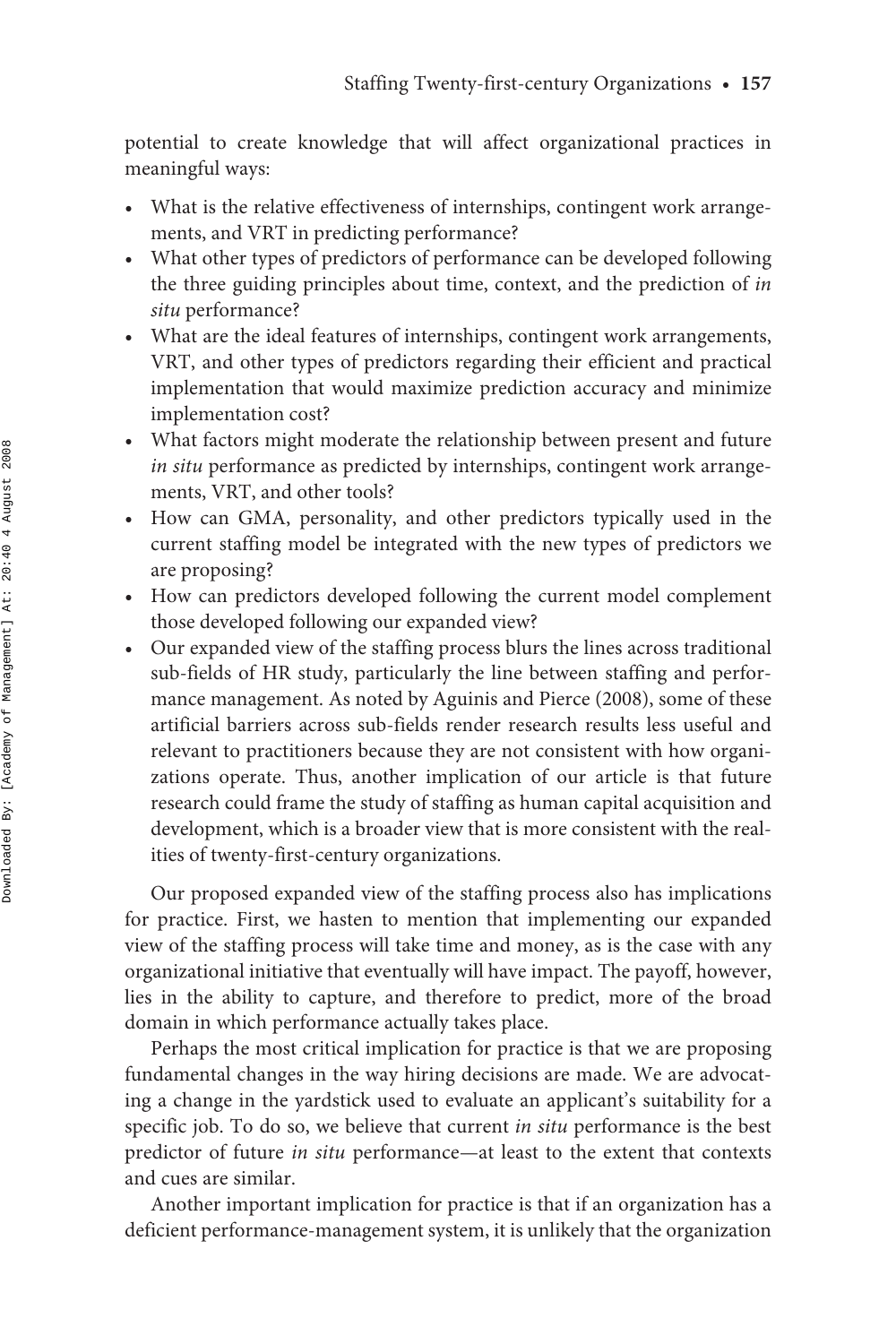will be able to make sound hiring decisions (Aguinis, 2009; Cascio, 2006b). In other words, if an organization is not able to define and measure *in situ* performance well, it will not be able to predict it well either. This implication points to the importance of having human resources (HR) policies and practices that are of consistent high quality regardless of the HR function in question (e.g., performance management, training, staffing, compensation). Important organizational-level variables such as turnover and corporate financial performance are affected positively when organizations are able to create bundles of effective HR practices (Huselid, 1995).

Finally, from the perspective of the US legal system and the defensibility of staffing procedures, because the job-relatedness of the tools we are proposing is quite evident, they have several advantages. They are more likely to be acceptable to applicants (i.e., increased face validity), to be seen as fair, and to be defensible if challenged.

#### **Conclusion**

Despite remarkable claims about the effectiveness and utility of the current staffing model (Le et al., 2007), there are several indicators that these claims may be exaggerated. Perhaps the clearest type of evidence is that, of all HR domains, the largest practitioner–academic gap is in the staffing domain (Rynes et al., 2002). Also, what researchers consider to be some of the most important scientific contributions in staffing are virtually ignored by practitioners (Rynes, Giluk, & Brown, 2007). In other words, in most organizations, practitioners do not follow research-based recommendations derived from the current staffing model (Ployhart, 2006). This is most likely because, although validity coefficients in the .20s, .30s, or even .50s (when corrected for statistical artifacts) may seem large to researchers, they may not be sufficiently useful for practitioners who need to make staffing decisions. We advocate a sharply different approach from that of previous reviews of the staffing literature, beginning with an expanded view of the staffing process. Instead of chastising practitioners for not implementing academic-based research, we advocate an expansion in how academic-based researchers conceptualize performance and the predictors of performance. Our goal is to offer a novel perspective and research agenda that will result in findings that are more useful, applicable, relevant, and effective for practitioners to use in organizational settings (cf. Lawler, 2007). We believe that the responsibility for narrowing the muchdiscussed academic–practitioner gap lies mainly with academics. It is our job to produce research that is both rigorous and relevant so as to not be relegated to the status of a "cottage industry" (Cascio & Aguinis, in press).

#### **Acknowledgements**

This research was conducted, in part, while Herman Aguinis was on sabbatical leave from the University of Colorado Denver and holding visiting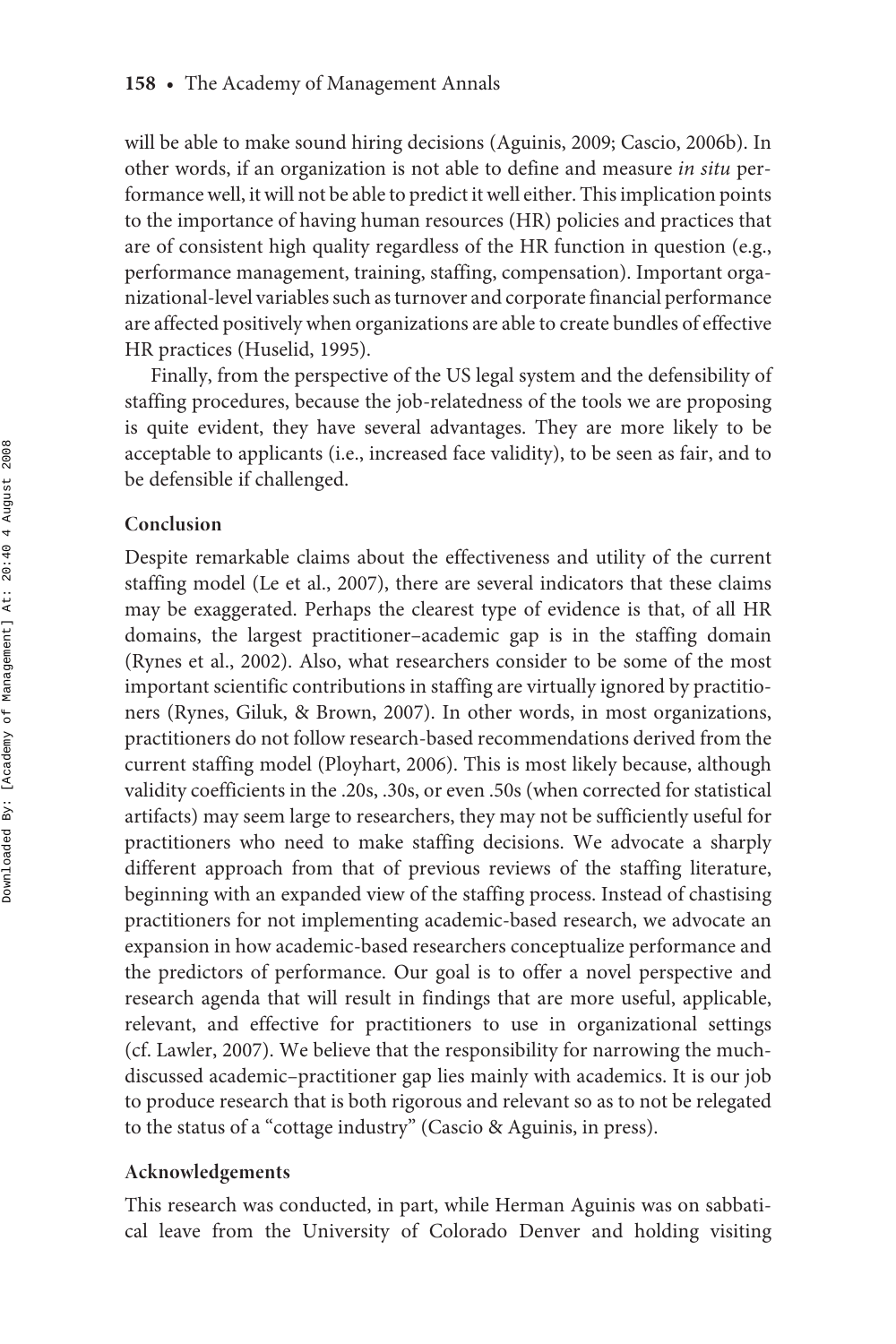appointments at the University of Salamanca (Spain) and University of Puerto Rico. We thank Richard Arvey, Art Brief, Charles A. Pierce, Robert Ployhart, and Jim Walsh for comments on previous drafts.

## **References**

Aguinis, H. (2004a). *Regression analysis for categorical moderators.* New York: Guilford.

- Aguinis, H. (Ed). (2004b). *Test-score banding in human-resource selection: Legal, technical, and societal issues.* Westport, CT: Praeger.
- Aguinis, H. (2009). *Performance management* (2nd edn.). Upper Saddle River, NJ: Pearson Prentice Hall.
- Aguinis, H., Beaty, J.C., Boik, R.J., & Pierce, C.A. (2005). Effect size and power in assessing moderating effects of categorical variables using multiple regression: A 30–year review. *Journal of Applied Psychology, 90,* 94–107.
- Aguinis, H., Henle, C.A., & Beaty, J.C. (2001). Virtual reality technology: A new tool for personnel selection. *International Journal of Selection and Assessment, 9,* 70–83.
- Aguinis, H., & Harden, E. (2004). Will banding benefit my organization? An application of multi-attribute utility analysis. In H. Aguinis (Ed.), *Test-score banding in human resource selection: Legal, technical, and societal issues* (pp. 193–216). Westport, CT: Praeger.
- Aguinis, H., & Kraiger, K. (In press). Benefits of training and development for individuals and teams, organizations, and society. *Annual Review of Psychology.*
- Aguinis, H., & Pierce, C.A. (2008). Enhancing the relevance of organizational behavior by embracing performance management research. *Journal of Organizational Behavior, 29,* 139–145.
- Aguinis, H., & Smith, M.A. (2007). Understanding the impact of test validity and bias on selection errors and adverse impact in human resource selection. *Personnel Psychology, 60,* 165–199.
- Aguinis, H., Sturman, M.C., & Pierce, C.A. (2008). Comparison of three meta-analytic procedures for estimating moderating effects of categorical variables. *Organizational Research Methods, 11,* 9–34.
- Ambady, N., Hallahan, M., & Conner, B. (1999). Accuracy of judgments of sexual orientation based on thin slices of behavior. *Journal of Personality and Social Psychology, 77,* 538–547.
- Ambady, N., Krabbenhoft, M.A., & Hogan, D. (2006). The 30-sec scale: Using thinslice judgments to evaluate sales effectiveness. *Journal of Consumer Psychology, 16,* 4–13.
- Ambady, N., & Rosenthal, R. (1992). Thin slices of expressive behavior as predictors of interpersonal consequences: A meta-analysis.*Psychological Bulletin, 111,*256–274.
- Anderson, N. (2003). Applicant and recruiter reactions to new technology in selection: A critical review and agenda for future research. *International Journal of Selection and Assessment,* 2–3, 121–136.
- Aryee, S. (1997). Selection and training of expatriate employees. In N. Anderson & P. Herriot (Eds.), *International handbook of selection and assessment* (pp. 147–160). Chichester, UK: Wiley.
- Behling, O. (1998). Employee selection: Will intelligence and conscientiousness do the job? *Academy of Management Executive, 12*(1), 77–86.
- Berry, C.M., Sackett, P.R., & Wiemann, S. (2007). A review of recent developments in integrity test research. *Personnel Psychology, 60,* 271–301.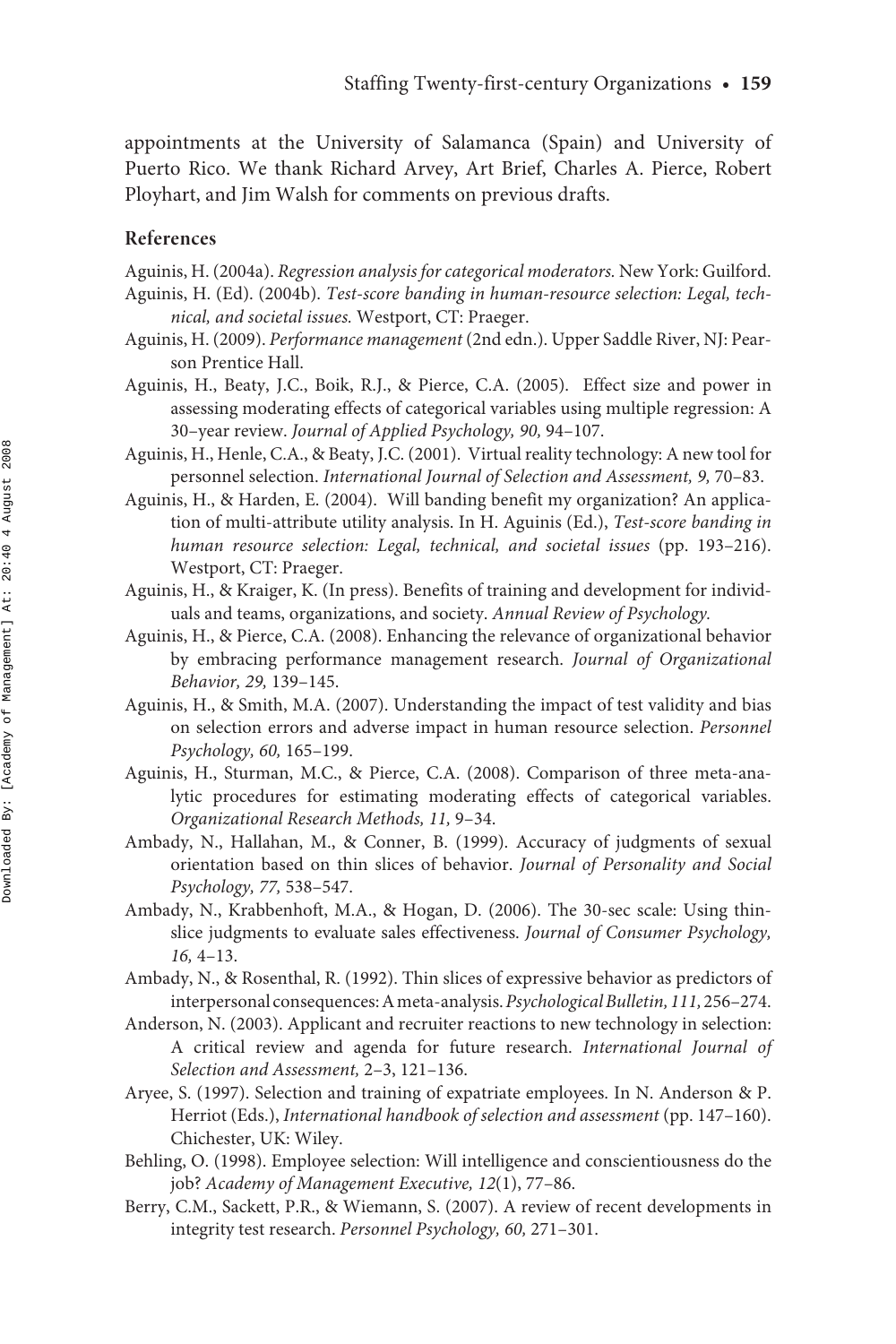- Binning, J.F., & Barrett, G.V. (1989). Validity of personnel decisions: A conceptual analysis of the inferential and evidential bases. *Journal of Applied Psychology, 74,* 478–494.
- Bolgar, C. (2007, November 15). High performance: How talent creates a competitive edge and powers organizations to success. *The Wall Street Journal,* A6.
- Borman, W.C. (2004). The concept of organizational citizenship. *Current Directions in Psychological Science, 13,* 238–241.
- Boudreau, J.W. (1983a). Economic considerations in estimating the utility of human resource productivity improvement programs. *Personnel Psychology, 36,* 551–576.
- Boudreau, J.W. (1983b). Effects of employee flows on utility analysis of human resource productivity improvement programs. *Journal of Applied Psychology, 68,* 396–406.
- Bowler, M.C., & Woehr, D.J. (2005). A meta-analytic evaluation of the impact of dimension and exercise factors on assessment center ratings. *Journal of Applied Psychology, 91,* 1114–1124.
- Boyce, A.S., Ryan, A.M., Imus, A.L., & Morgeson, F.P. (2007). "Temporary worker, permanent loser?" A model of the stigmatization of temporary workers. *Journal of Management, 33,* 5–29.
- Brogden, H.E. (1946). On the interpretation of the correlation coefficient as a measure of predictive efficiency. *Journal of Educational Psychology, 37,* 64–76.
- Brogden, H.E. (1949). When testing pays off. *Personnel Psychology, 2,* 171–185.
- Byrne, J.A. (2000, August 28). Management by web. *Business Week,* 84–96.
- Cabrera, E.F., & Raju, J.S. (2001). Utility analysis: Current trends and future directions. *International Journal of Selection and Assessment, 9,* 92–102.
- Caligiuri, P. (2000). The big five personality characteristics as predictors of expatriates' desire to terminate the assignment and supervisor-rated performance. *Personnel Psychology, 53,* 67–88.
- Cappelli, P., & Sherer, P.D. (1991). The missing role of context in OB: The need for a meso-level approach. *Research in Organizational Behavior, 13,* 55–110.
- Cascio, W.F. (1993). Assessing the utility of selection decisions: theoretical and practical considerations. In N. Schmitt & W.C. Borman (Eds.), *Personnel selection in organizations* (pp. 310–340). San Francisco, CA: Jossey-Bass.
- Cascio, W.F. (2000). *Costing human resources: The financial impact of behavior in organizations* (4th ed.). Cincinnati, OH: South-Western.
- Cascio, W.F. (2006a). *Managing human resources: Productivity, quality of work life, profits* (7th ed.). Burr Ridge, IL: McGraw-Hill/Irwin.
- Cascio, W.F. (2006b). Global performance management systems. In G.K. Stahl & I. Björkman (Eds.), *Handbook of research in international human resource management* (pp. 176–196). Cheltenham, UK: Edward Elgar.
- Cascio, W.F. (2007). Trends, paradoxes, and some directions for research in career studies. In H. Gunz & M. Peiperl (Eds.), *Handbook of career studies*(pp. 549–557). Los Angeles, CA: Sage.
- Cascio, W.F., & Aguinis, H. (2005a). *Applied psychology in human resource management* (6th edn.). Upper Saddle River, NJ: Pearson Prentice Hall.
- Cascio, W.F., & Aguinis, H. (2005b). Test development and use: New twists on old questions. *Human Resource Management, 44,* 219–235
- Cascio, W.F., & Aguinis, H. (In press). Industrial and organizational psychology 1963– 2007: Changes, choices, and trends. *Journal of Applied Psychology.*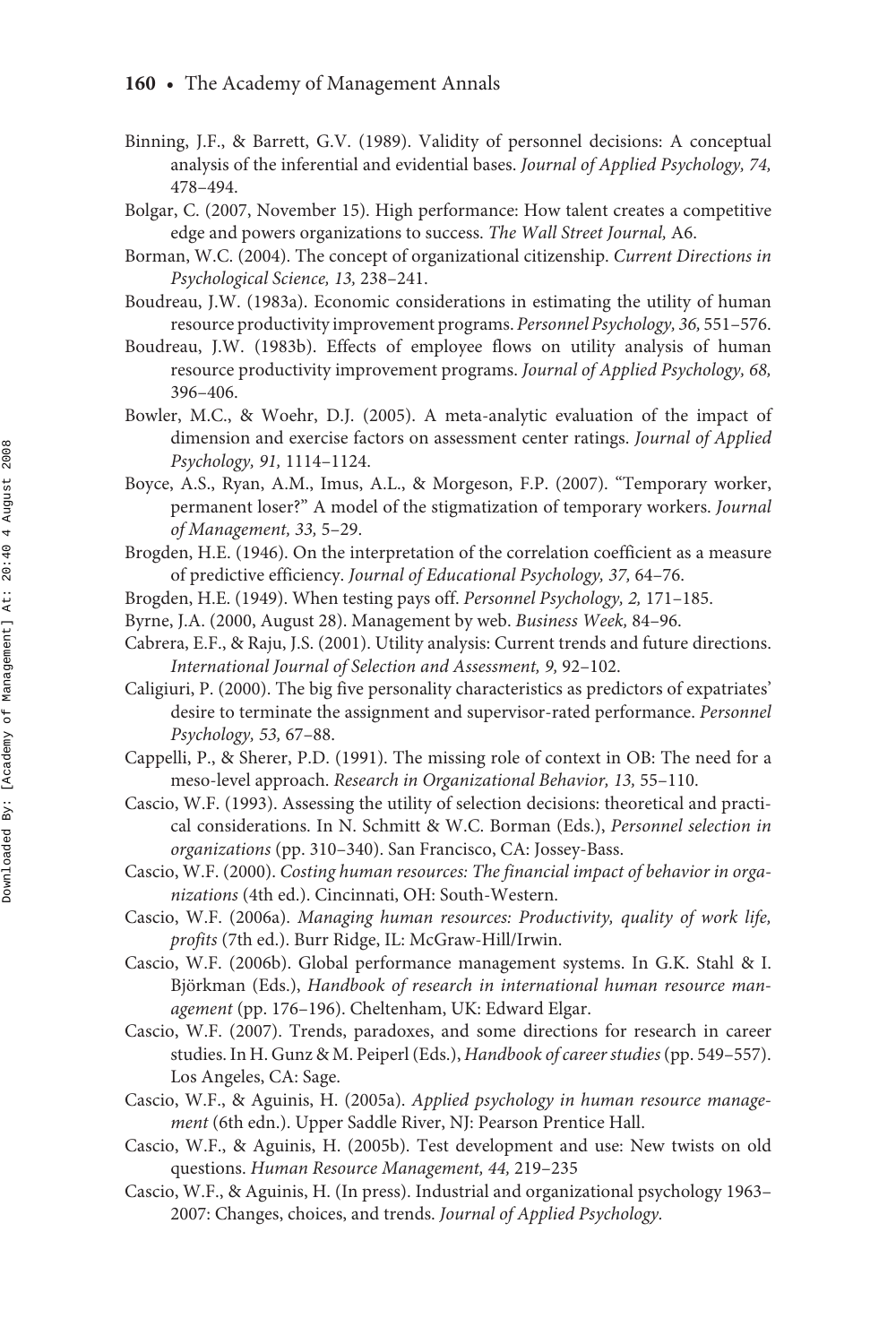- Cascio, W.F., & Boudreau, J.W. (2008). *Investing in people: Financial impact of human resource initiatives.* Upper Saddle River, NJ: Pearson Education/ Financial Times.
- Chang, A., Bordia, P., & Duck, J. (2003). Punctuated equilibrium and linear progression: Toward a new understanding of group development. *Academy of Management Journal, 46,* 106–117.
- Chapman, D.S., & Zweig, D.I. (2005). Developing a nomological network for interview structure: Antecedents and consequences of the structured selection interview. *Personnel Psychology, 58,* 673–702.
- Collings, D., & Scullion, H. (2006). Global staffing. In G.K. Stahl & I. Björkman (Eds.), *Handbook of research in international human resource management*(pp. 141–157). Cheltenham, UK: Edward Elgar.
- Colvin, G. (2000, March 6). Managing in the info era. *Fortune,* F6–F9.
- Connerley, M.L., Arvey, R.D., & Bernardy, C.J. (2001). Criminal background checks for prospective and current employees: Current practices among municipal agencies. *Public Personnel Management, 30,* 173–183.
- Coy, P., & Ewing, J. (2007, April 9). Where are all the workers? *Business Week,* 28–31.
- Cronbach, L.J., & Gleser, G.C. (1965). *Psychological tests and HR decisions* (2nd ed.). Urbana, IL: University of Illinois Press.
- Daffern, G.N. (1960). *Management development in a changing world.* New York: Simmons-Boardman.
- De Corte, W. (1994). Utility analysis for the one-cohort selection–retention decision with a probationary period. *Journal of Applied Psychology, 79,* 402–411.
- Despeignes, P. (2005, June 27). Offshoring: A reality check. *Fortune,* 89.
- DuBois, C.L., Sackett, P.R., Zedeck, S., & Fogli, L. (1993). Further exploration of typical and maximum performance criteria: Definitional issues, prediction, and White– Black differences. *Journal of Applied Psychology, 78,* 205–211.
- Dvorak, P. (2007, November 19). Why multiple headquarters multiply. *The Wall Street Journal, B1,* B3.
- Dychtwald, K., Erickson, T.J., & Morison, R. (2006). *Workforce crisis.* Boston, MA: Harvard Business School Press.
- EEOC v. Atlas Paper Box Co (1989, 6th Circuit). 868 F.2d at 1487.
- Eisenhardt, K.M. (1985). Control: Organizational and economic approaches. *Management Science, 31,* 134–149.
- Engardio, P. (2006, Jan. 30). The future of outsourcing, *Business Week,* 50–58.
- Evans, P., Pucik, V., & Barsoux, J.L. (2002). *The global challenge: Frameworks for international human resource management.* New York: McGraw-Hill.
- Ewing, J. (2007, April 18). Europe's changing labor compact. *Business Week Online.* Retrieved October 25, 2007, from Academic Search Premier database.
- Foulkes, F.K., Vachani, S., & Zaslow, J. (2006). Global sourcing of talent: Implications for the US workforce. In E.E. Lawler III & J. O'Toole (Eds.), *America at work: Choices and challenges* (pp. 257–273). New York: Palgrave Macmillan.
- Freeman, R.B. (2006). People flows in globalization. *Journal of Economic Perspectives, 20*(2), 145–170.
- Gersick, C.J.G. (1988). Time and transition in work teams: Toward a new model of group development. *Academy of Management Journal, 31,* 9–41.
- Gersick, C.J.G. (1989). Marking time: Predictable transitions in task groups. *Academy of Management Journal, 32,* 274–309.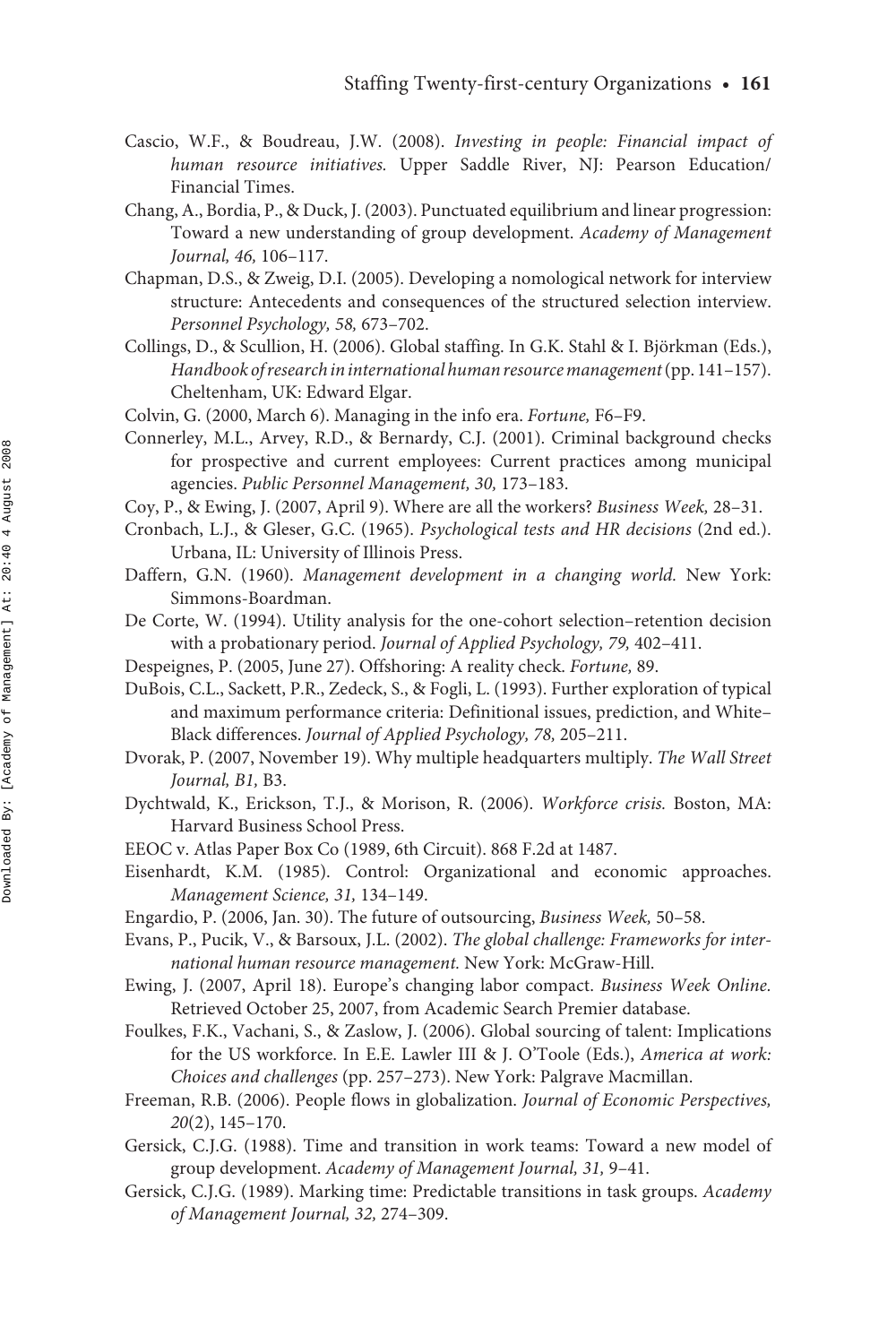Gersick, C.J.G. (1991). Revolutionary change theories: A multi-level exploration of the punctuated equilibrium paradigm. *Academy of Management Review, 16,* 10–36.

Ghiselli, E.E. (1963). Managerial talent. *American Psychologist, 8,* 631–642.

Ghiselli, E.E. (1973). The validity of aptitude tests in personnel selection. *Personnel Psychology, 26,* 461–477.

Gordon, J. (2007, Feb. 26). Internships: Reality versus expectations. *Business Week Online,* retrieved October 25, 2007 from Academic Search Premiere database.

Greene, K. (2005, September 26). When we're all 64. *The Wall Street Journal,* R1, R4.

- Guest, D.E., & Sturges, J. (2007). Living to work—working to live: Conceptualizations of careers among contemporary workers. In H. Gunz & M. Peiperl (Eds.), *Handbook of career studies* (pp. 310–326). Los Angeles, CA: Sage.
- Haar, J.M., & Spell, C.S. (2007). Factors affecting employer adoption of drug testing in New Zealand. *Asia Pacific Journal of Human Resources, 45,* 200–217.
- Hackman, J.R. (1992). Group influences in organizations. In M.D. Dunnette & L.M. Hough (Eds.), *Handbook of Industrial and Organizational Psychology* (2nd edn., pp. 199–267). Palo Alto, CA: Consulting Psychologists Press.
- Hamm, S. (2006, March, 17). Speed demons. *Business Week,* 67–76.
- Harris, P.R., Moran, R.T., & Moran, S.V. (2004). *Managing cultural differences* (6th edn.). Burlington, MA: Elsevier.
- Hogan, J., Davies, S., & Hogan, R. (2007). Generalizing personality-based validity evidence. In S.M. McPhail (Ed.), *Alternative validation strategies* (pp. 181–229). San Francisco, CA: Jossey-Bass.
- Hollenbeck, G.P. (2007, October 10). *Selection: The weak link in the talent-management chain.* Paper presented at SHRM Foundation Thought Leaders' conference: Leadership succession in a changing world, Tampa, FL.
- Hough, L.M., & Oswald, F.L. (2000). Personnel selection: Looking toward the future— Remembering the past. *Annual Review of Psychology, 51,* 631–664.
- Hough, L.M., Oswald, F.L., & Ployhart, R.E. (2001). Determinants, detection and amelioration of adverse impact in personnel selection procedures: Issues, evidence and lessons learned. *International Journal of Selection and Assessment, 9,* 152–194.
- Huselid, M. (1995). The impact of human resource management practices on turnover, productivity and corporate financial performance. *Academy of Management Journal, 38,* 635–672.
- Johns, G. (2006). The essential impact of context on organizational behavior. *Academy of Management Review, 31,* 386–408.
- Kwiatkowski, R. (2003). Trends in organisations and selection: An introduction. *Journal of Managerial Psychology, 18,* 382–394.
- Lance, C.E, Woehr, D.J., & Meade, A.W. (2007). Case study: A Monte Carlo investigation of assessment center construct validity models. *Organizational Research Methods, 10,* 430–448.
- LaPierre, C.W. (1958). Technological change: what will it mean for management? In D. Fenn (Ed),*Management in a rapidly changing economy* (pp. 27–38). McGraw-Hill: New York.
- Latham, G.P. (2007). A speculative perspective on the transfer of behavior science findings to the workplace: "The times they are a-changin". *Academy of Management Journal, 50,* 1027–1032.
- Lawler, E.E. (2007). Why HR practices are not evidence-based.*Academy of Management Journal, 50,* 1033–1036.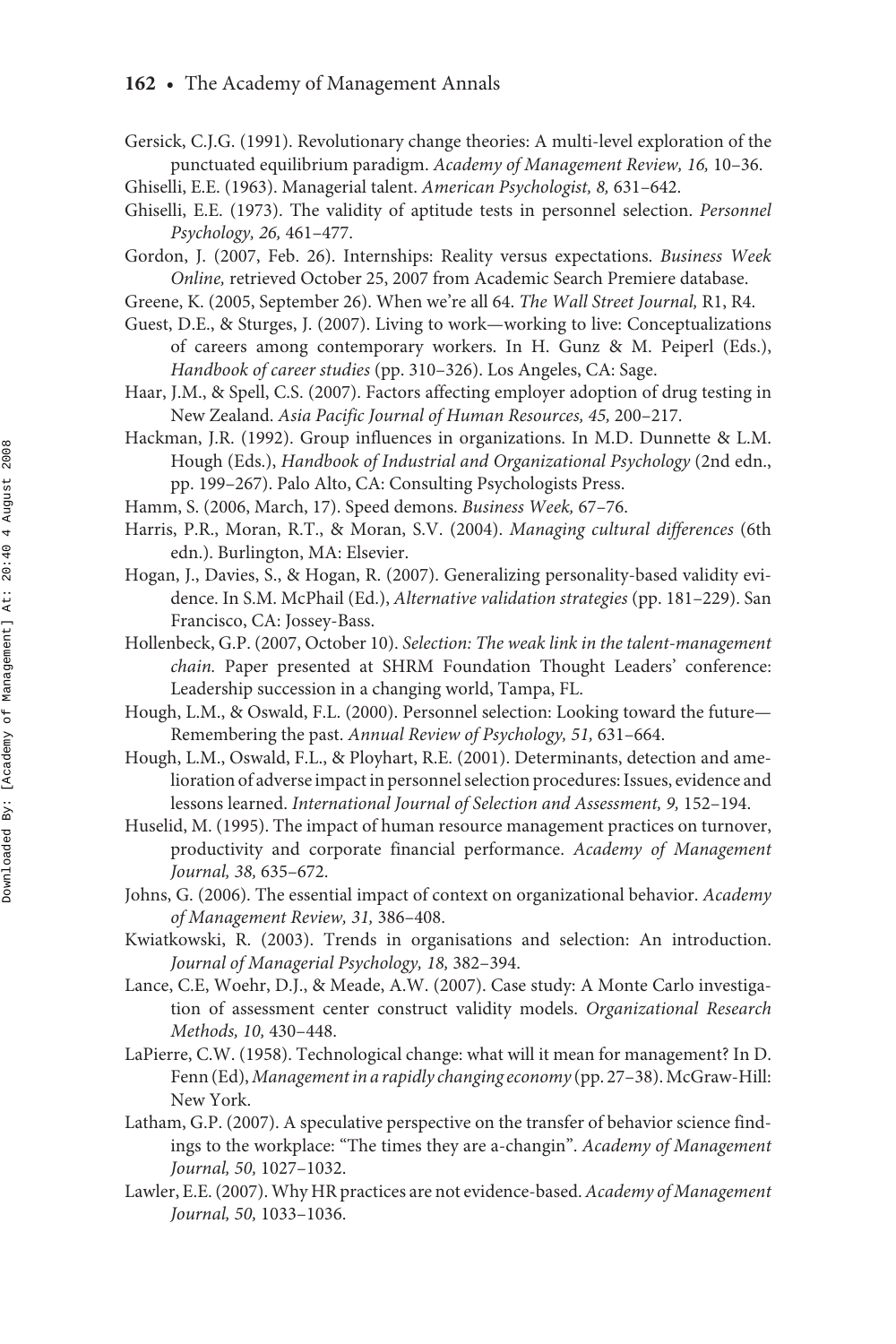- Le, H., Oh, I., Shaffer, J., & Schmidt, F.L. (2007). Implications of methodological advances for the practice of personnel selection: How practitioners benefit from meta-analysis. *Academy of Management Perspectives, 21*(3), 6–15.
- Lee, G.J., & Faller, N. (2005). Transactional and relational aspects of the psychological contracts of temporary workers. *South African Journal of Psychology, 35*(4), 831–847.
- Lievens, F., Harris, M.M., Van Keer, E., & Bisqueret, C. (2003). Predicting crosscultural training performance: the validity of personality, cognitive, ability, and dimensions measured by an assessment center and a behavior description interview. *Journal of Applied Psychology, 88,* 476–489.
- McCall, M.W., Jr., & Hollenbeck, G.P. (2002). *Developing global executives: The lessons of international experience.* Boston, MA: Harvard Business School Press.
- McDaniel, M.A. (2007). Validity generalization as a test validation approach. In S.M. McPhail (Ed.), *Alternative validation strategies* (pp. 159–180). San Francisco: Jossey–Bass.
- MacDonald, G. (2007, April 23). International internships propel students up career ladder. *USA Today.* Retrieved October 25, 2007, from Academic Search Premier database. http://www.usatoday.com/printededition/life/20070424/d\_ international\_internships2.art.htm?loc=interstitialskip.
- McGrath, J.E., Arrow, H., & Berdahl, J.L. (2000). The study of groups: Past, present, and future. *Personality and Social Psychology Review, 4,* 95–105.
- McGrath, J.E., & Tschan, F. (2004). *Temporal matters in social psychology: Examining the role of time in the lives of groups and individuals.* Washington, DC: American Psychological Association.
- McGrew, J.F., Bilotta, J.G., & Deeney, J.M. (1999). Software team formation and decay: Extending the standard model for small groups. *Small Group Research, 30,* 209–234.
- McHenry, J. (2007, April). *We are the very model.* Presidential address delivered at the meeting of the Society for Industrial and Organizational Psychology, New York.
- McKinnon, D.W. (1975). Assessment centers—then and now. *Assessment and Development, 2,* 8–9.
- McNamara, G., Vaaler, P., & Devers C. (2003). Same as it ever was: The search for evidence of increasing hypercompetition. *Strategic Management Journal, 24,* 261–278.
- Margulies N, & Wallace J. (1973). *Organization change.* Glenview, IL: Scott, Foresman
- Marler, J.H., Barringer, M.W., & Milkovich, G.T. (2003). Boundaryless and traditional contingent employees: Worlds apart. *Journal of Organizational Behavior, 23,* 425–453.
- Morgeson, F.P., Campion, M.A., Dipboye, R.L., Hollenbeck, J.R., Murphy, K., & Schmitt, N. (2007a). Reconsidering the use of personality tests in personnel selection contexts. *Personnel Psychology, 60,* 683–729.
- Morgeson, F.P., Campion, M.A., Dipboye, R.L., Hollenbeck, J.R., Murphy, K., & Schmitt, N. (2007b). Are we getting fooled again? Coming to terms with limitations in the use of personality tests in personnel selection. *Personnel Psychology, 60,* 1029–1049.
- Mowday, R.T., & Sutton, R.I. (1993). Organizational behavior: Linking individuals and groups to organizational contexts. *Annual Review of Psychology, 44,* 195–229.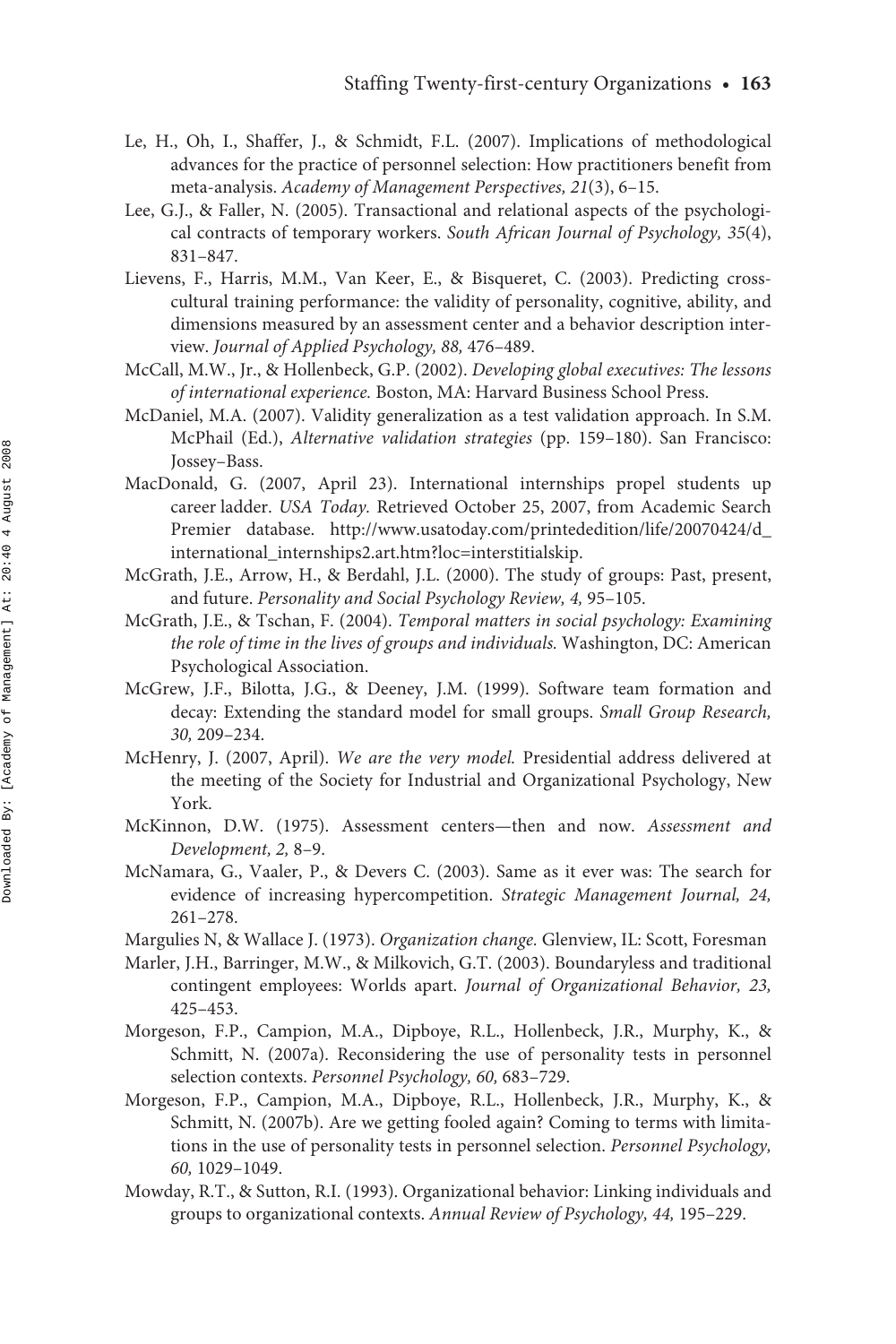- Murphy, K.R. (1986). When your top choice turns you down: Effects of rejected offers on the utility of selection tests. *Psychological Bulletin, 99,* 133–138.
- Murphy, K.R. (2008). Explaining the weak relationship between job performance and ratings of job performance. *Industrial and Organizational Psychology: Perspectives on Science and Practice, 1,* 148–160.
- Osterman, P. (2007). Comment on Le, Oh, Shaffer, and Schmidt. *Academy of Management Perspectives, 21*(3), 16–18.
- Ouchi, W.G. (1979). A conceptual framework for the design of organizational control mechanisms. *Management Science, 25,* 833–848.
- Outtz, J.L. (2002). The role of cognitive ability tests in employment selection. *Human Performance, 15,* 161–171.
- Pierce, C.A., & Aguinis, H. (1997). Using virtual reality technology in organizational behavior research. *Journal of Organizational Behavior, 18,* 407–410
- Ployhart, R.E. (2006). Staffing in the 21st century: New challenges and strategic opportunities. *Journal of Management, 32,* 868–897
- Ployhart, R.E., & Schneider, B. (2002). A multilevel perspective on personnel selection research and practice: Implications for selection system design, assessment, and construct validation. In F.J. Dansereau & F. Yamarino (Eds.), *Research in multilevel issues: The many faces of multi-level issues* (Vol. 1, pp. 95-140). Oxford, UK: Elsevier Science Ltd.
- Polivka, A.E., & Nardone, T. (1989, December). On the definition of "contingent work". *Monthly Labor Review,* 9–14.
- Pulakos, E.D., Arad, S., Donovan, M.A., & Plamondon, K.E. (2000). Adaptability in the workplace: Development of a taxonomy of adaptive performance. *Journal of Applied Psychology, 85,* 612–624.
- Reich, R.B. (1990, January–February). Who is us? *Harvard Business Review,* 53–64.
- Roth, P.L., Bobko, P., & McFarland, L.A. (2005). A meta-analysis of work sample test validity: Updating and integrating some classic literature. *Personnel Psychology, 58,* 1009–1037.
- Rousseau, D.M., & Fried, Y. (2001). Location, location, location: Contextualizing organizational research. *Journal of Organizational Behavior, 22,* 1–13.
- Rousseau, D.M., & McLean Parks, M. (1993). The contracts of individuals and organizations. *Research in Organizational Behavior, 15,* 1–43.
- Rynes, S.L., Bartunek, J.M., & Daft, R.L. (2001). Across the great divide: Knowledge creation and transfer between practitioners and academics.*Academy of Management Journal, 44,* 340–355.
- Rynes, S.L., Colbert, A.E., & Brown, K.G. (2002). HR professionals' beliefs about effective human resource practices: Correspondence between research and practice. *Human Resource Management, 41,* 149–174.
- Rynes, S.L., Giluk, T.L., & Brown, K.G. (2007). The very separate worlds of academic and practitioner periodicals in human resource management: Implications for evidence-based management. *Academy of Management Journal, 50,* 987–1008.
- Sackett, P.R., & Lievens, F. (2008). Personnel selection. *Annual Review of Psychology, 59,* 419–445.
- Salas, E., Burke, C.S., & Fowlkes, J.E. (2006). Measuring team performance "in the wild": Challenges and tips. In W. Bennett, C.E. Lance & D.J. Woehr (Eds.), *Performance measurement: Current perspectives and future challenges* (pp. 245– 272). Mahwah, NJ: Lawrence Erlbaum.